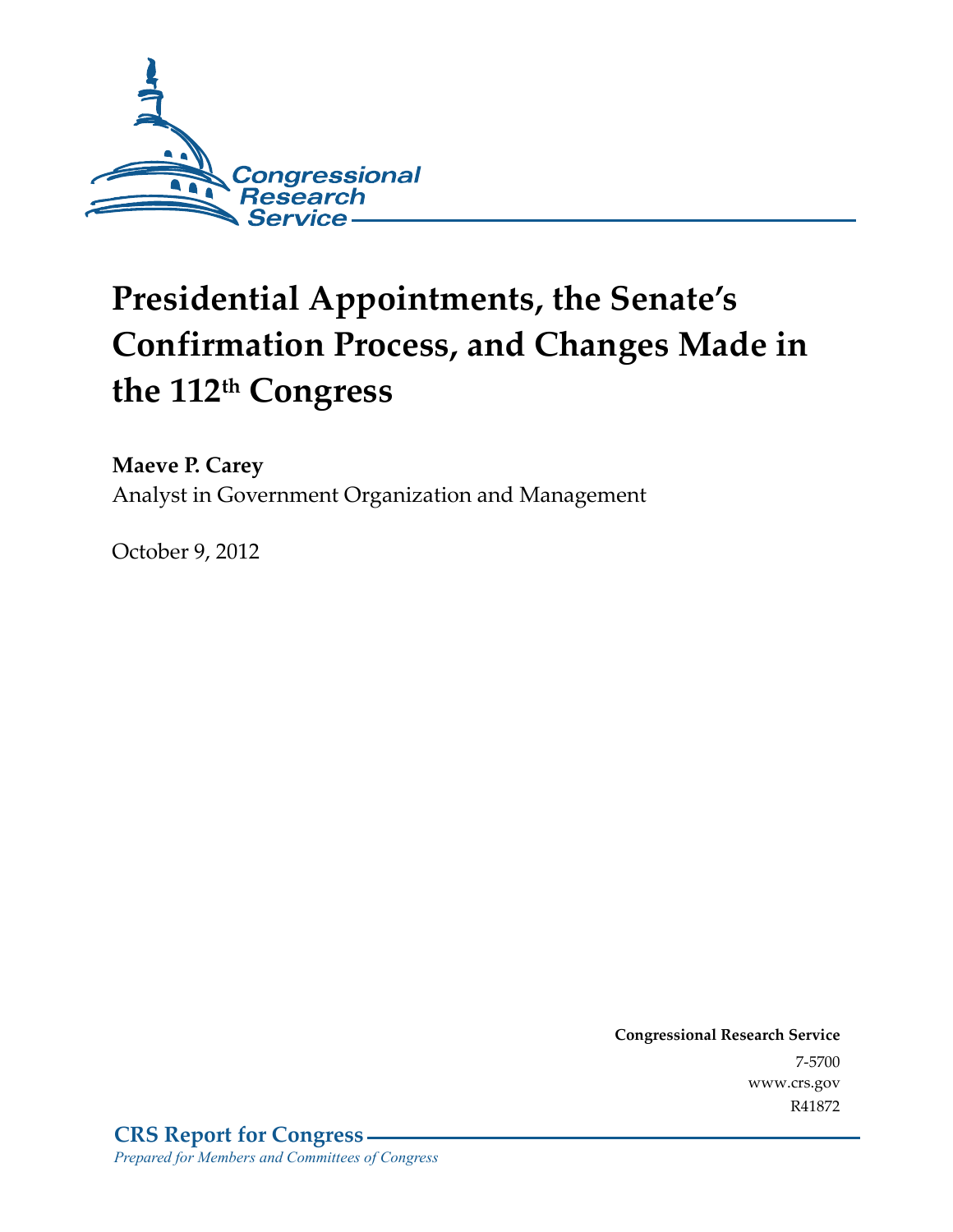## **Summary**

The responsibility for populating top positions in the executive and judicial branches of government is one the Senate and the President share. The President nominates an individual, the Senate may confirm him, and the President would then present him with a signed commission. The Constitution divided the responsibility for choosing those who would run the federal government by granting the President the power of appointment and the Senate the power of advice and consent.

Several hundred people go through the appointments process each year. Prior to the adoption of the measures discussed in this report, there were approximately 1,200-1,400 positions in the executive branch requiring the Senate's advice and consent. The pace of the appointment and confirmation processes has been the subject of a series of critical reports and proposals for change. Critics believe that the executive branch vetting, and/or the confirmation process in the Senate, is too long and difficult and discourages people from seeking government office. Others, however, contend that most nominations are successful, suggesting that the process is functioning as it should, and that careful scrutiny of candidates is appropriate.

During the  $112<sup>th</sup>$  Congress, a bipartisan group of Senators crafted two measures they contend will make the appointment process easier and quicker. Both measures were adopted.

P.L. 112-166, the Presidential Appointment Efficiency and Streamlining Act of 2011, removed the requirement for Senate confirmation for appointees to 163 positions, authorizing the President alone to appoint certain officials. Originally introduced into the Senate in March 2011 as S. 679, the Senate passed an amended version of the bill by a vote of 79-20 on June 29, 2011. The House of Representatives passed the Senate's version of the bill under suspension of the rules on July 31, 2012. President Barack Obama signed the bill into law on August 10, 2012. Parts of the act took effect immediately, and other parts took effect on October 9, 2012, 60 days after its enactment.

P.L. 112-166 contains two major provisions. The first eliminated the requirement for the Senate's advice and consent on nominations to 163 positions in the executive branch. This provision of the law took effect on October 9, 2012. Members who supported the bill during its consideration have stated that the reduction in the number of positions subject to the Senate's advice and consent will ease the Senate's workload on processing nominations.

The second major provision of P.L. 112-166 established a working group to examine the appointments process. The working group is required to write two reports that are expected to generate a number of recommendations. The first, which is required to be submitted by November 8, 2012, is to make recommendations on how to streamline the collection of paperwork required of nominees. The second report, which is required to be submitted by May 3, 2013, is to examine whether the background investigations currently conducted of nominees can or should be improved.

S.Res. 116, a resolution "to provide for expedited Senate consideration of certain nominations subject to advice and consent," established a potentially faster Senate confirmation process for nominees to an additional 272 positions. On June 29, 2011, the Senate agreed to an amended version of S.Res. 116, by a vote of 89-8. The provisions of S.Res. 116 are now a standing order of the Senate and took effect for nominations received after August 28, 2011.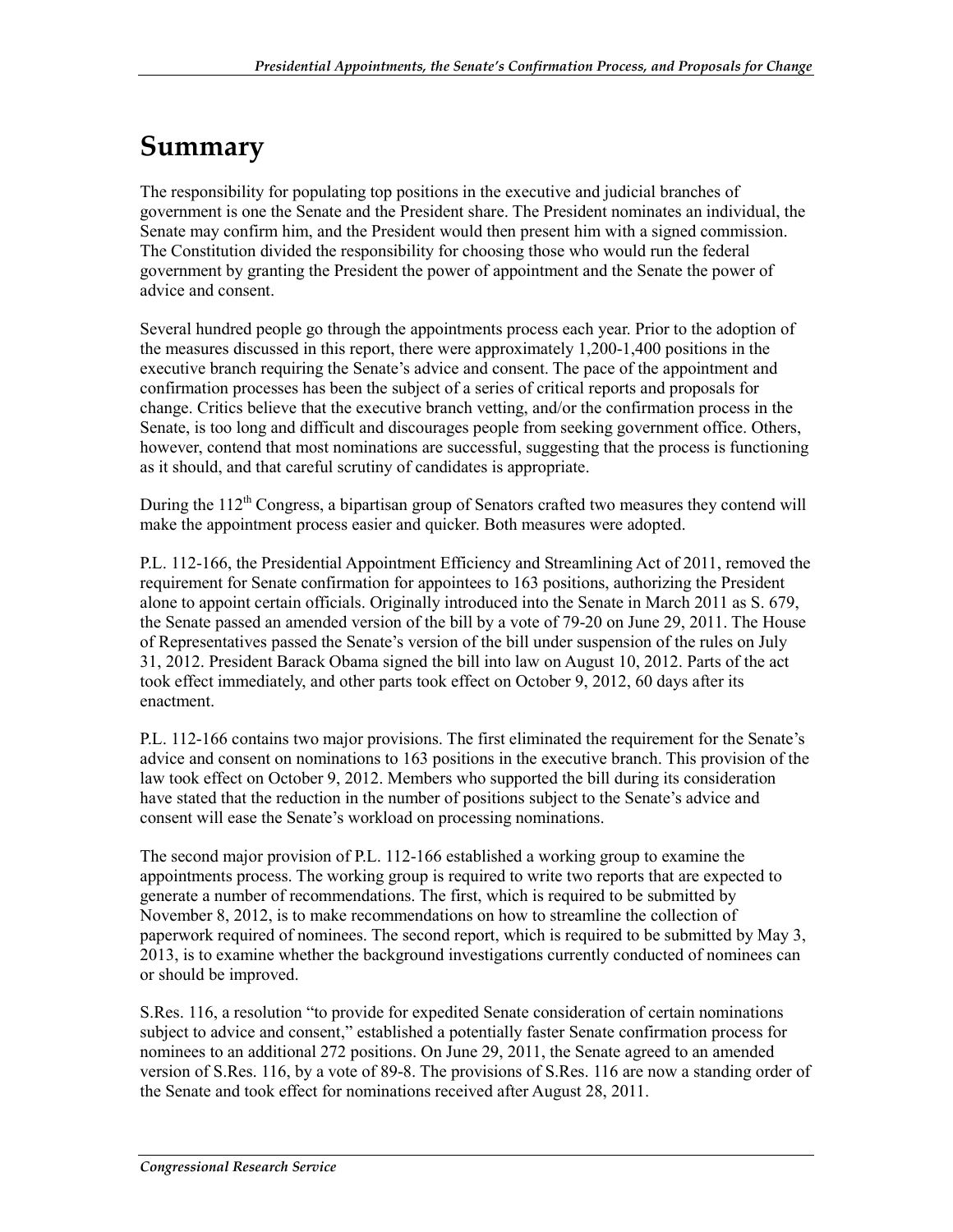## **Contents**

| Provisions of the Presidential Appointment Efficiency and Streamlining Act 10 |  |
|-------------------------------------------------------------------------------|--|
|                                                                               |  |
|                                                                               |  |
|                                                                               |  |
|                                                                               |  |

### **Tables**

| Table A-1. Positions That No Longer Require Senate Confirmation Under P.L. 112-166  19 |  |
|----------------------------------------------------------------------------------------|--|
| Table B-1. Positions Included in New Senate Confirmation Process Under S.Res. 116, As  |  |
|                                                                                        |  |

### **Appendixes**

| Appendix A. Positions That No Longer Require Senate Confirmation Under P.L. 112-166 19 |  |
|----------------------------------------------------------------------------------------|--|
|                                                                                        |  |

### **Contacts**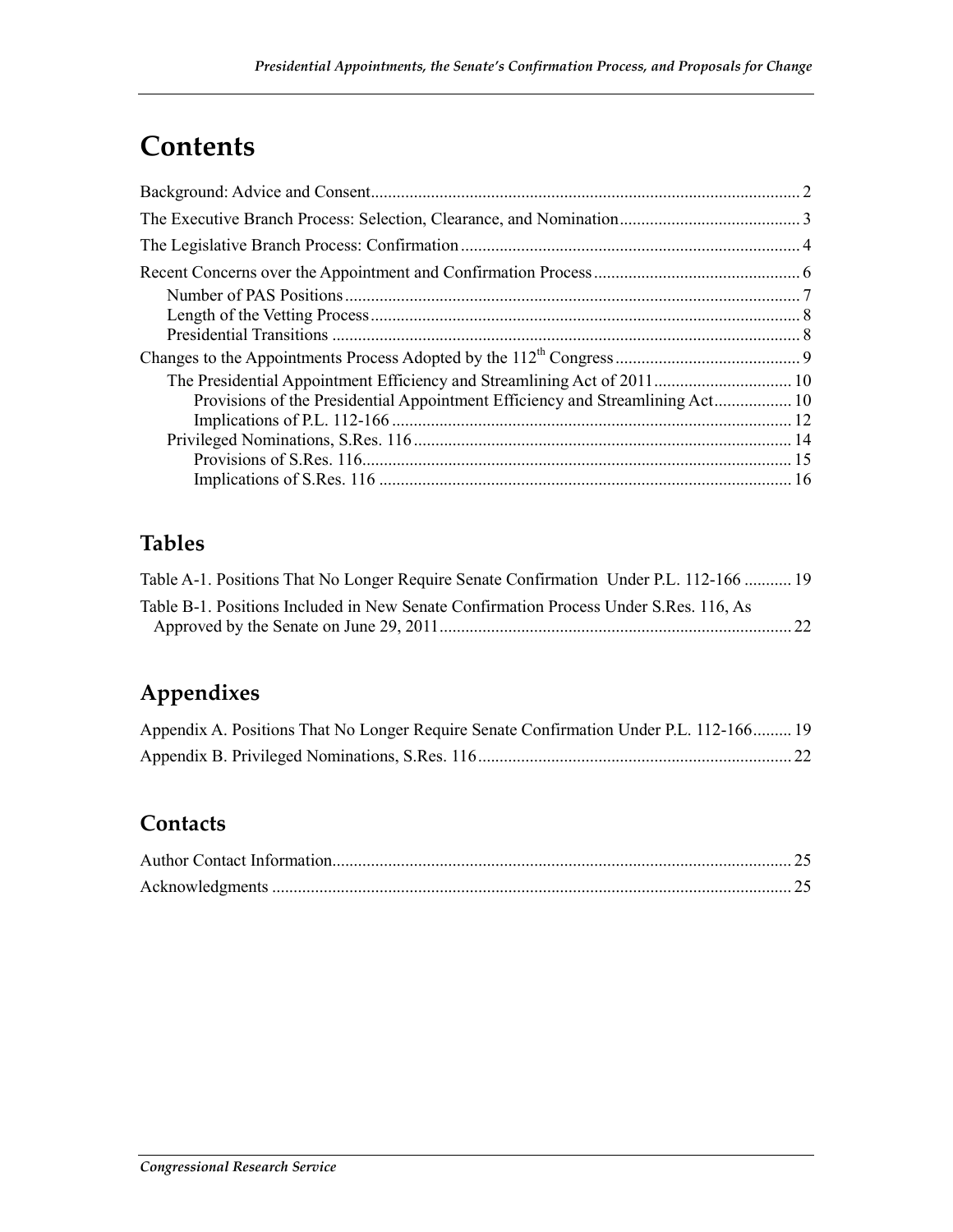he responsibility for populating top positions in the executive and judicial branches of government is one the Senate and the President share. The President nominates an individual, the Senate may confirm him, and the President would then present him with a The responsibility for populating top positions in the executive and judicial branches of government is one the Senate and the President share. The President nominates an individual, the Senate may confirm him, and the Pre leaders who run the federal government. Article II, Section 2 says that the President

shall nominate, and by and with the Advice and Consent of the Senate, shall appoint Ambassadors, other public Ministers and Consuls, Judges of the supreme Court, and all other Officers of the United States, whose Appointments are not herein otherwise provided for, and which shall be established by Law; but the Congress may by Law vest the Appointment of such inferior Officers, as they think proper, in the President alone, in the Courts of Law, or in the Heads of Departments.

Sharing the process for appointing and confirming nominations can pose challenges to the President and the Senate, and it has sometimes been the focus of significant tension between the branches. Currently, hundreds of people go through the appointment and confirmation process each year. The pace of the appointment and confirmation processes has been the subject of a series of reports and proposals, with many critics charging that the vetting by the executive branch is excessive or that the confirmation process by the Senate is too long and difficult, which discourages people from seeking government service.

During the  $112<sup>th</sup>$  Congress, a bipartisan group of Senators crafted two measures they contend will make the appointment process easier and quicker. Both measures were adopted.

P.L. 112-166, the Presidential Appointment Efficiency and Streamlining Act of 2011, removed the requirement for Senate confirmation for appointees to 163 positions, empowering the President alone to appoint the official. Originally introduced into the Senate in March 2011 as S. 679, the Senate passed an amended version of the bill by a vote of 79-20 on June 29, 2011. The House of Representatives passed the Senate's version of the bill under suspension of the rules on July 31, 2012. President Barack Obama signed the bill into law on August 10, 2012. Parts of the act took effect immediately, and other parts took effect on October 9, 2012, 60 days after its enactment.

S.Res. 116, a resolution "to provide for expedited Senate consideration of certain nominations subject to advice and consent," established a potentially faster Senate confirmation process for a second group of nominees. On June 29, 2011, the Senate agreed to an amended version of S.Res. 116, by a vote of 89-8. The provisions of S.Res. 116 are now a standing order of the Senate and took effect for nominations received after August 28, 2011.

This report provides a brief background on advice and consent issues, an overview of the appointment process in both the executive and legislative branches, and a brief discussion of recent concerns about the system. Next, the report explores the events in the  $112<sup>th</sup>$  Congress leading up to the introduction and passage of P.L. 112-166 and S.Res. 116, and it concludes with an analysis of the two measures.

This report does not discuss the nomination and confirmation of federal judges, which are not covered by the two measures introduced. $1$ 

<sup>1</sup> <sup>1</sup> For more information on issues involving the confirmation process of federal judges please see CRS Report RL34405, *Role of Home State Senators in the Selection of Lower Federal Court Judges*, by Denis Steven Rutkus.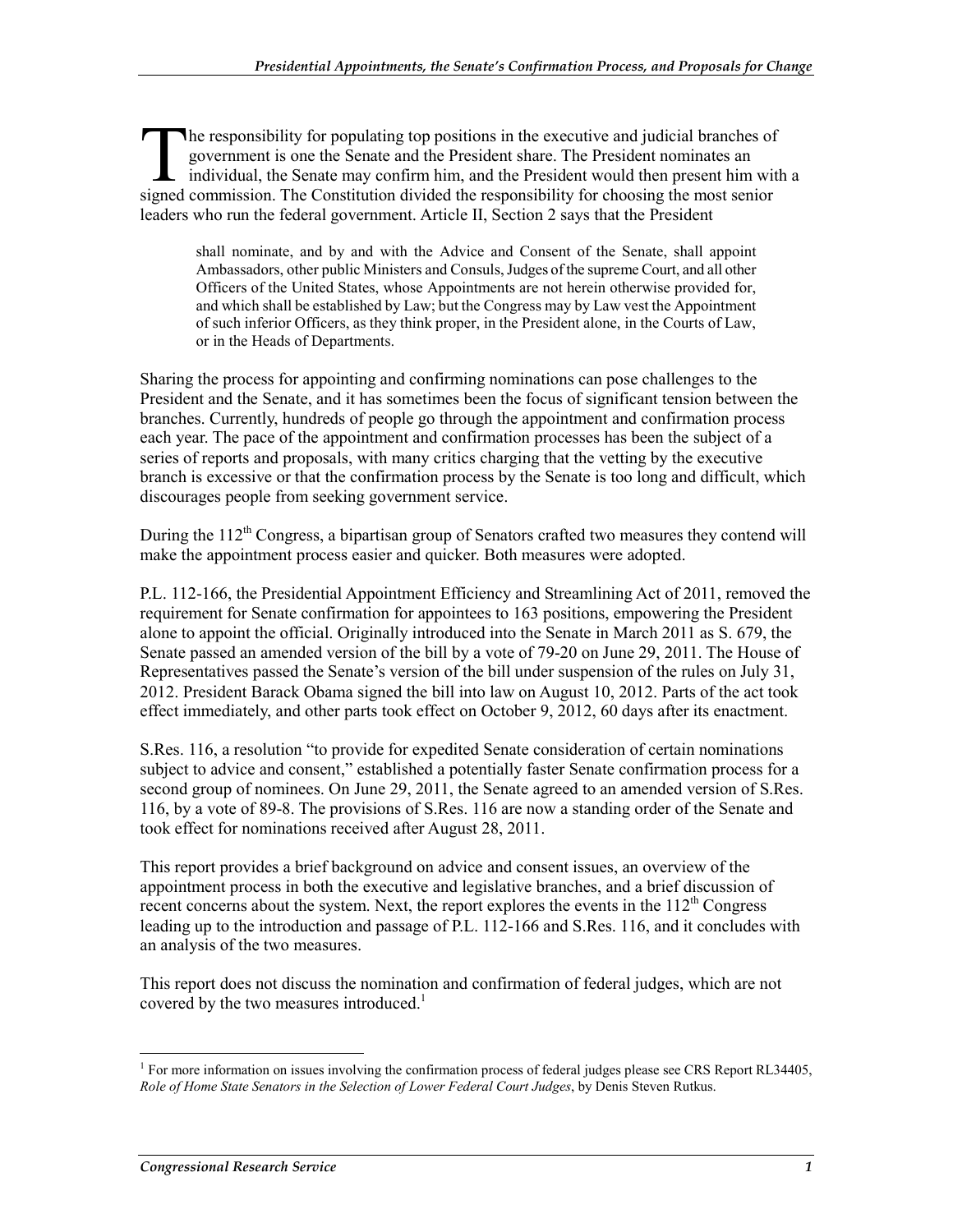## **Background: Advice and Consent**

While the Constitution includes the Senate in the confirmation process, it does not spell out how the chamber should fulfill its stated role of providing advice and consent to a nomination. The extent of legislative and executive control of the process has in many respects remained undetermined, and there has been debate since the earliest days of the country over how the Senate has chosen to exercise its responsibilities.

Some have asserted that the Senate should have a co-equal role with the President in the process.

The Senate's responsibility for confirming presidential nominees, although fixed firmly in the Constitution, remains unsettled in its application. The Senate was not meant to be a passive participant. Delegates to the Philadelphia convention believed that the Senate would be knowledgeable about nominees and capable of voting wisely. Yet, for the most part, it has acted cautiously, uncertain of the scope of its own constitutional power. The source of this uncertainty is not the Constitution. Nowhere in that document, or in its history, is there an obligation on the part of the Senate to approve a nomination. On the contrary, the burden should be on the President to select and submit a nominee with acceptable credentials.<sup>2</sup>

Others have said that the Senate should allow the President greater leeway in his choices for office than is currently the case. For example, law professor John C. Eastman told the Senate Rules Committee on June 5, 2003, that

... the appointment power is located in Article II of the Constitution, which defines the powers of the President, not in Article I, which defines the powers of the legislature. As the Supreme Court itself has noted, by vesting appointment power in Article II, the framers of our Constitution intended to place primary responsibility for appointments in the President. The "advice and consent" role for the Senate, then, was to be narrowly construed.<sup>3</sup>

The practice of the Senate, however, has not systematically reflected either of these perspectives. Historically, the nomination and confirmation of presidential appointments has been regulated not by strict, formal rules, but rather by informal customs that can change (and have changed) over the years, as the relative balance of power between the President and the Senate ebbs and flows. It is these customs which form the process, according to appointments expert Michael J. Gerhardt.

These informal arrangements—those not clearly required or clearly prohibited by the Constitution—have come to define the dynamic in the federal appointments process. The informal arrangements through which the system operates—including senatorial courtesy; logrolling; individual holds, "blue slips;" consultation between presidents, members of Congress, and other interested parties, including judges; interest group lobbying; strategic leaking by administrations, senators and interest groups; manipulation of the press; the media's effort to influence the news; and nominees' campaigning—are the sum and substance of the federal appointments process. Studying these arrangements provides even

<sup>2</sup> Louis Fisher, *Constitutional Conflicts Between Congress and the President* (Lawrence, KS: University Press of Kansas, 1997), p. 38.

<sup>&</sup>lt;sup>3</sup> Testimony of Professor Eastman, in U.S. Congress, Senate Committee on Rules and Administration, Senate Rule XXII and Proposals to Amend This Rule,  $108<sup>th</sup>$  Cong.,  $1<sup>st</sup>$  sess., June 5, 2003. The testimony is available online from the committee website, http://rules.senate.gov/public/index.cfm?p=CommitteeHearings.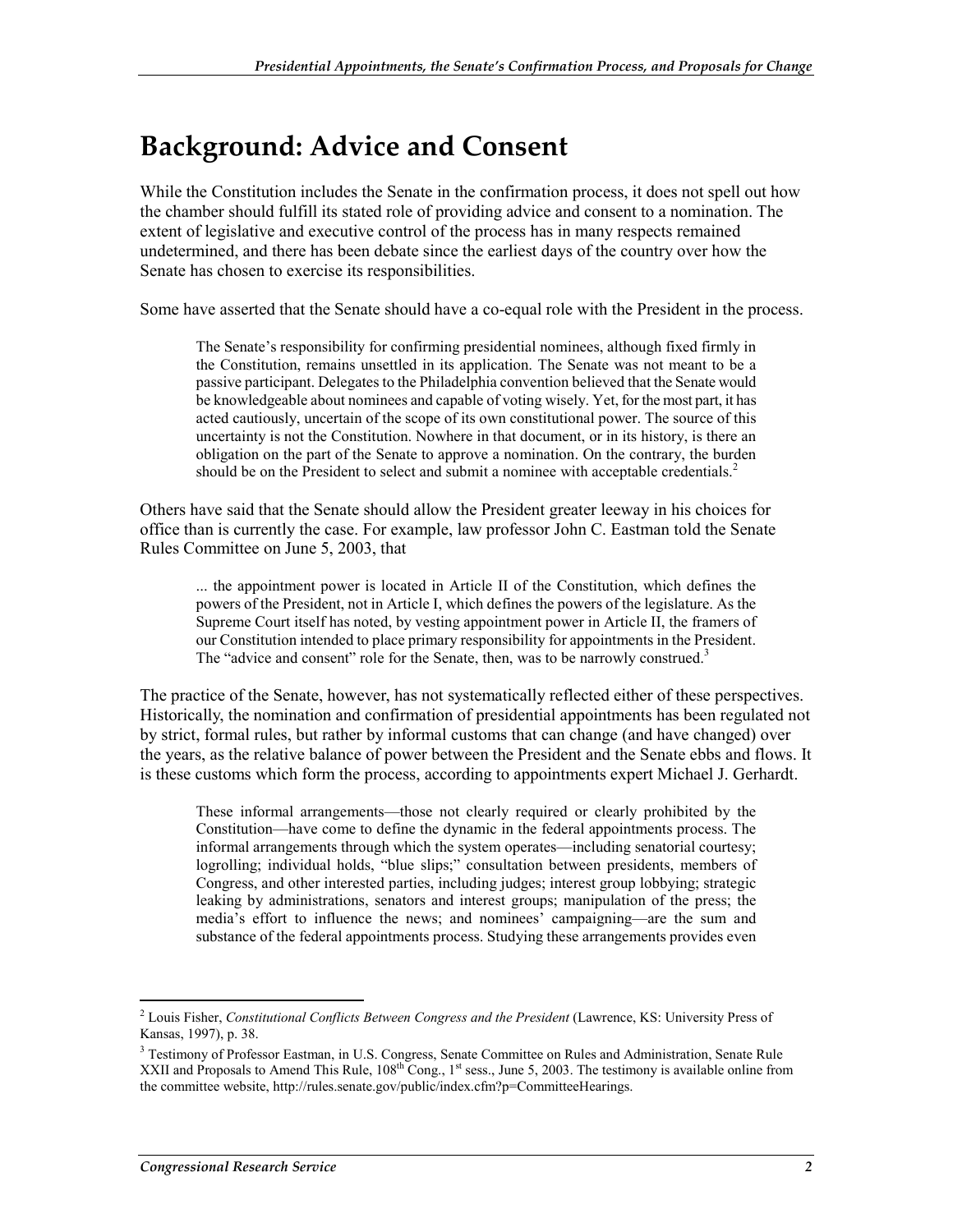greater illumination than studying Supreme Court decisions or the Constitution itself of how the different branches of the federal government interact on matters of mutual concern.<sup>4</sup>

Under these informal customs, individual Senators have, historically, been deeply involved in the nomination and confirmation process. The procedures and traditions that have developed have tended to protect the autonomy of individual Senators to choose how to fulfill the advice and consent role, rather than to dictate the process for all Senators.

It is this combination—unwritten Senate traditions and the protection of each Senator's rights that has led critics to call for changes in the legislative branch's process. "[T]he Senate's confirmation process is entirely consistent with all of its other norms, traditions and rules. Concern for the rights and prerogatives of individual senators gives rise to numerous opportunities for obstruction and delay," argued political scientists Nolan McCarty and Rose Razaghian.<sup>5</sup>

On the other hand, as congressional scholar Sarah Binder noted, "Most presidential nominees emerge from the Senate confirmation process and are eventually confirmed."<sup>6</sup> In the 111<sup>th</sup> Congress, for example, the President submitted 964 nominations to executive branch positions, and 843 of those were eventually confirmed for an 87% success rate.<sup>7</sup>

The  $112<sup>th</sup>$  Congress has made some changes to the appointments process, which will be discussed throughout the remainder of this report. This was not the first time in recent years that the appointments process has been addressed. Changes to the appointments process during presidential transitions were included in the Intelligence Reform and Terrorism Prevention Act of  $2004$ , for example.<sup>8</sup> Those changes, following recommendations from the  $9/11$  Commission, were intended to expedite the presidential appointments process during presidential transitions. It is unclear whether these changes were successful in achieving that goal.<sup>9</sup>

## **The Executive Branch Process: Selection, Clearance, and Nomination**

The appointment process begins with the President (or the President-Elect). Initial selection and preliminary vetting is done by the White House Office of Presidential Personnel (OPP). OPP is located within the White House, which allows the President to be personally engaged in personnel decisions and in the selection of nominees.

<sup>1</sup> 4 Michael J. Gerhardt, *The Federal Appointments Process: A Constitutional and Historical Analysis* (Durham, NC: Duke University Press, 2000), p. 338.

<sup>&</sup>lt;sup>5</sup> Nolan McCarty and Rose Razaghian "Advice and Consent: Senate Responses to Executive Branch Nominations, 1885-1996," *American Journal of Political Science*, vol. 43, no. 4 (October 1999), p. 1125.

<sup>6</sup> Sarah A. Binder, "The Senate as a Black Hole: Lessons Learned from the Judicial Appointment Experience," *The Brookings Review*, vol. 19, spring 2001, p. 37.

 $<sup>7</sup>$  Analysis done by CRS using the nominations database of the Legislative Information System.</sup>

<sup>8</sup> P.L. 108-458.

<sup>&</sup>lt;sup>9</sup> See CRS Report R40119, *Filling Advice and Consent Positions at the Outset of a New Administration*, by Henry B. Hogue, Maureen Bearden, and Betsy Palmer.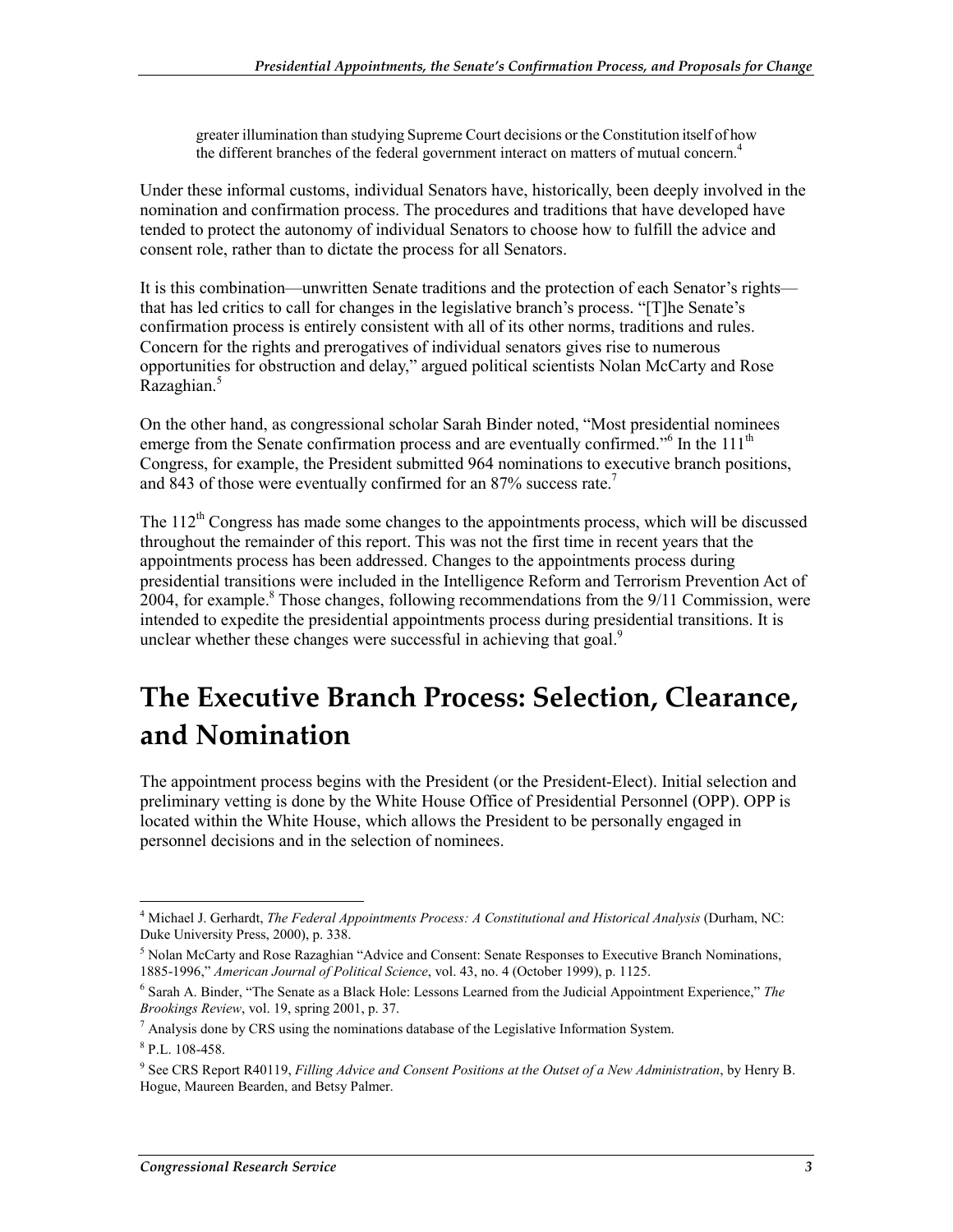Members of Congress and interest groups sometimes may recommend candidates for specific advice and consent (PAS) positions to the President.<sup>10</sup> They may offer their suggestions by letter, for example, or by contact with a White House liaison. The White House is under no obligation to follow such recommendations.

Once a nominee has been selected, other executive branch entities become involved in the vetting process.<sup>11</sup> The Office of Counsel to the President oversees the clearance of nominees, which often includes further investigations performed by the Federal Bureau of Investigation (FBI), Internal Revenue Service (IRS), Office of Government Ethics (OGE), and an ethics official for the agency to which the candidate is to be appointed. During the selection and vetting process, the candidate submits several forms, including the "Public Financial Disclosure Report" (Standard Form (SF) 278), the "Questionnaire for National Security Positions" (SF 86), and the White House "Personal Data Statement Questionnaire." If the background investigation reveals a conflict of interest, OGE and the agency ethics official may work with the candidate to mitigate the conflict.

The selection and initial vetting process concludes after the Office of Counsel to the President has cleared the candidate. Once the candidate is cleared, the President submits the nomination to the Senate.

## **The Legislative Branch Process: Confirmation**

Rule XXXI of the Senate's standing rules sets out the basics of the confirmation process in the Senate (though it is critical to note that almost any requirement of Rule XXXI can be and frequently is set aside or altered by a unanimous consent agreement among all Senators).<sup>12</sup>

The following discussion of the Senate's process does not include the provisions of S.Res. 116, as passed by the Senate on June 29, 89-8. The details of the resolution are discussed later in the report, in the subsection "Privileged Nominations, S.Res. 116."

After the Senate receives the President's nomination, the nomination is referred to a standing committee based on the committee's jurisdiction. The committee may hold a hearing on the nomination (though this is not required) and also may report a nomination to the full Senate.

The decision by a committee to report a nomination is critical: to be considered on the Senate floor, the nomination must have been reported from the committee of jurisdiction or all Senators must agree to its consideration.<sup>13</sup>

 $10$  For an extensive historical study of the pre-nomination process and the level of cooperation between the President and Congress, see Mitchell A. Sollenberger, *The President Shall Nominate: How Congress Trumps Executive Power* (Lawrence, KS: University Press of Kansas, 2008).

 $11$  The selection and vetting process is slightly different for judicial appointees, which are not covered in this report. For judicial positions, the FBI conducts a background check, and other entities such as Justice Department officials and/or White House aides investigate the candidate's public record and background. For further information about the Supreme Court appointment process, see CRS Report RL31989, *Supreme Court Appointment Process: Roles of the President, Judiciary Committee, and Senate*, by Denis Steven Rutkus.

<sup>12</sup> For more on the confirmation process, please see CRS Report RL31980, *Senate Consideration of Presidential Nominations: Committee and Floor Procedure*, by Elizabeth Rybicki, and CRS Report RL31948, *Evolution of the Senate's Role in the Nomination and Confirmation Process: A Brief History*, by Betsy Palmer.

<sup>&</sup>lt;sup>13</sup> A nomination that is without controversy may come to the Senate floor by a unanimous consent agreement to (continued...)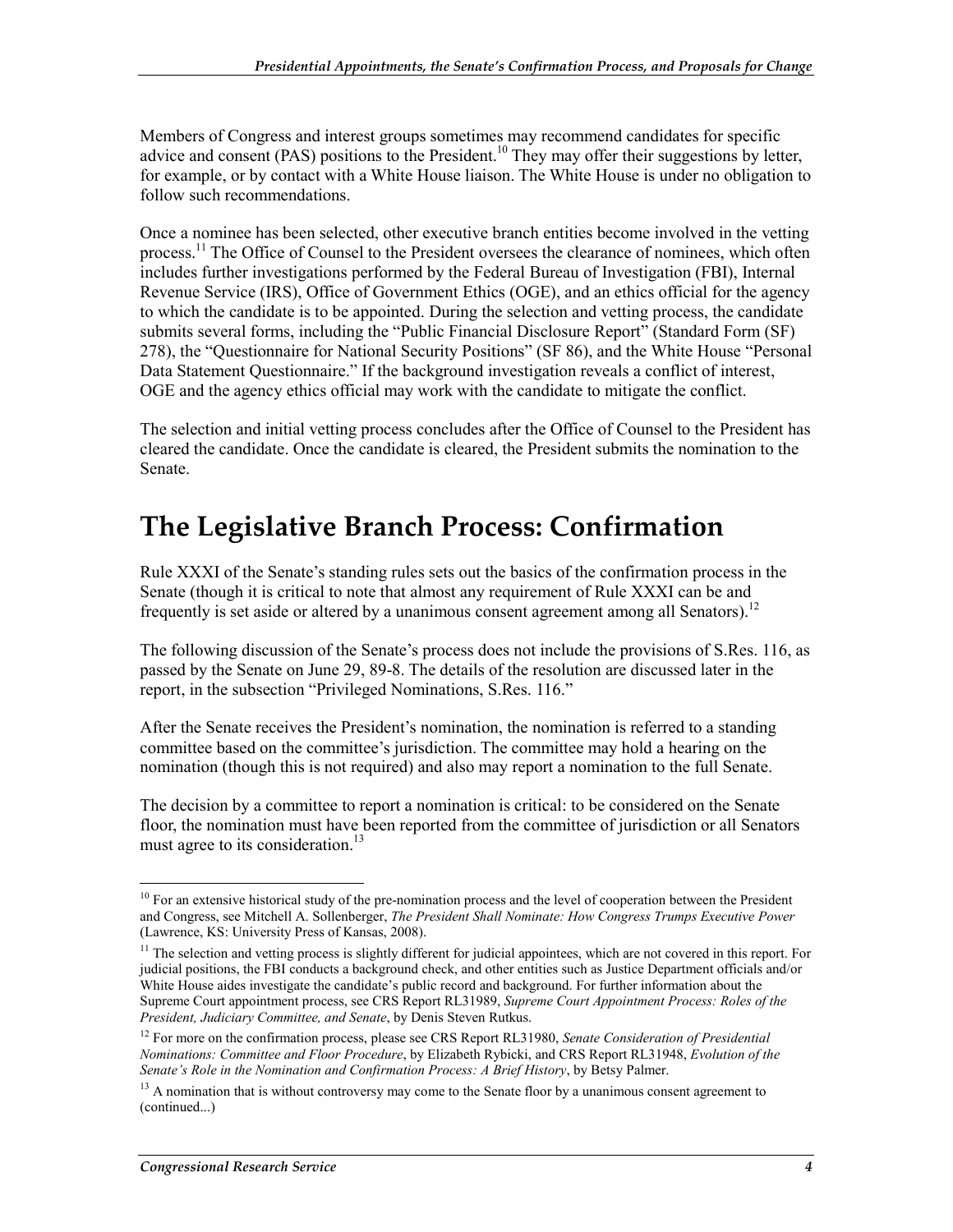The Senate's committees perform an important information-gathering function on those nominated to top posts of the government. Each committee typically gathers biographical and financial information on each of the nominations it receives. The executive branch does not routinely provide the information it has gathered on the nominee to the Senate, so committees may have to do their own research. Sometimes, committees also review the results of an FBI investigation on the nominee. Most committees will not act on a nomination until all of this information is obtained; some formalize this by including in their rules a waiting period between the committee's receipt of the nomination and committee action on it. $^{14}$ 

Committees consider nominations at business meetings, also called markups. A majority of the committee must be physically present to report the nomination to the full Senate, and a majority must support the motion to report the nomination.<sup>15</sup> Typically, committees do not write reports on nominations, as they may do with legislation reported from committee.

Nominations reported by a committee are placed on the Senate's *Executive Calendar*, <sup>16</sup> and must lay over one day before the full Senate may act on them. A simple majority vote, a quorum being present, is required to confirm a nomination, but, if there is significant opposition, supporters of a nomination may first need to win a super-majority vote to end debate (60 votes) before the simple majority confirmation vote can take place.

The majority leader is responsible for setting the agenda for the Senate, including scheduling debate and votes on nominations. Although the motion to consider a nomination is typically not debatable, the nomination itself is subject to debate. That means Senators who are opposed to a nomination may prevent the Senate from taking a final vote on it by means of extended debate. The only recourse the majority leader has to force an end to the debate on a nomination is to use the cloture process, which would then require the support of 60 Senators to end the debate and vote on the confirmation of the nomination.17

The vast majority of the Senate's business, however, especially on nominations, is conducted pursuant to a unanimous consent (UC) agreement. A UC agreement establishes the procedural blueprint for consideration of a measure or matter. It must be agreed upon by all Senators to take effect. For example, a UC on a nomination might set a date and time the Senate will begin debate

 $\overline{a}$ 

<sup>(...</sup>continued)

discharge the committee of jurisdiction. This is typically done when there is no desire on the part of any Senator to debate or contest the nomination on the floor.

<sup>&</sup>lt;sup>14</sup> See, for example, the Senate Armed Services Committee rules for the  $112<sup>th</sup>$  Congress, which require a seven day waiting period between receipt of the nomination and committee action on it. Senator Levin, "Committee on Armed Services Rules of Procedure," Senate proceedings, *Congressional Record*, daily edition, vol. 158 (March 1, 2011), p. S1054.

<sup>&</sup>lt;sup>15</sup> Committees have three options for reporting nominations. They may report them favorably, unfavorably, or without recommendation. In practice, if a committee decides to vote on a nomination, the recommendation is almost always to report favorably. If the committee did not want the nominee confirmed, it is more likely to just not act than to report the nomination unfavorably or without recommendation. The main exceptions to this practice are Supreme Court nominations. It has been the tradition of the Committee on the Judiciary to report out nominees to the high court, even if the committee is not in favor of their ultimate confirmation.

<sup>16</sup> The *Executive Calendar* lists all nominations and treaties available for floor action.

<sup>&</sup>lt;sup>17</sup> This statement assumes there is no more than one vacancy in the Senate. For more on the cloture process and the time needed to file and consider cloture motions, please see CRS Report RL30360, *Filibusters and Cloture in the Senate*, by Richard S. Beth, Valerie Heitshusen, and Betsy Palmer.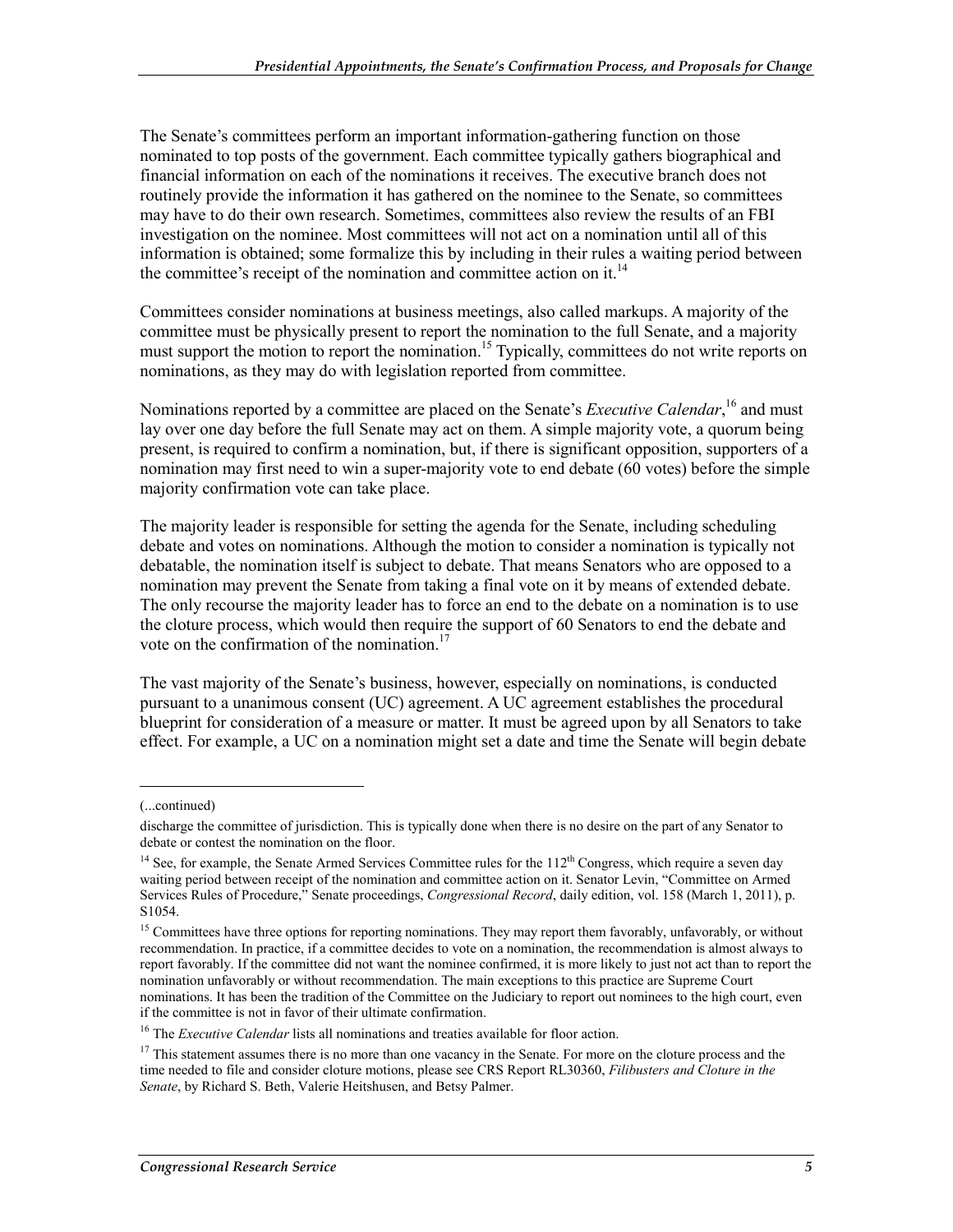on it and perhaps include a specific time length for the debate, three hours. Such a UC, if agreed to by the Senate, would preclude a Senator from delaying the final vote by extended debate.<sup>18</sup>

When a Senator informs his or her party leader that they would object to a unanimous consent agreement to debate and vote on a nomination, this is typically referred to as a "hold." Absent a unanimous consent agreement, the majority leader may decide not to bring up a nomination even though a majority of the Senate may support the nominee, because the Senate would have to spend several days of session to end debate and get to the confirmation vote.<sup>19</sup>

Even after a committee reports a nomination, lack of floor action may send the process back to the beginning. Anytime the Senate is in a recess of more than 30 days, all nominations not yet confirmed are to be returned to the President. If the President still desires to fill the jobs with the people he had chosen, he must resubmit the nominations to the Senate, and they all must go through the committee process, even those that the committees had previously reported.

At any of the above stages, the Senate may alter how the process works if all Senators agree. For example, some nominations for Cabinet secretaries do not get referred to committee and may be considered by the Senate the same day they are received. Or Senators may agree not to refer a nomination to committee (and perhaps allow its immediate consideration on the floor) or to discharge the nomination from the committee and agree to its immediate confirmation. Frequently, before the annual August recess, the Senate agrees to a unanimous consent agreement that prevents all but a few nominations from returning to the President, despite the requirements discussed above.

There is no requirement that either the committee or the Senate act on a nomination they receive. In fact, the most common way a nomination fails to be confirmed is through lack of action: either the committee never takes up the nomination or the Senate fails to consider it, despite committee action.

## **Recent Concerns over the Appointment and Confirmation Process**

The President's ability to fill advice and consent positions has been a topic of study by many individuals and organizations, especially in recent years. Many of these studies have raised concerns regarding the process.

For example, the National Commission on the Public Service, also known as the Volcker Commission, released a report in 2003 in which it discussed "the presidential appointee problem." The report identified a two-part problem: (1) an increase in the number of PAS positions and (2) a general slowing of the appointments process due to greater scrutiny applied during the vetting processes in both the executive and legislative branches.

<sup>18</sup> For more on the unanimous consent process, see CRS Report 98-225, *Unanimous Consent Agreements in the Senate*, by Walter J. Oleszek.

<sup>19</sup> For more on holds, see CRS Report 98-712, *"Holds" in the Senate*, by Walter J. Oleszek.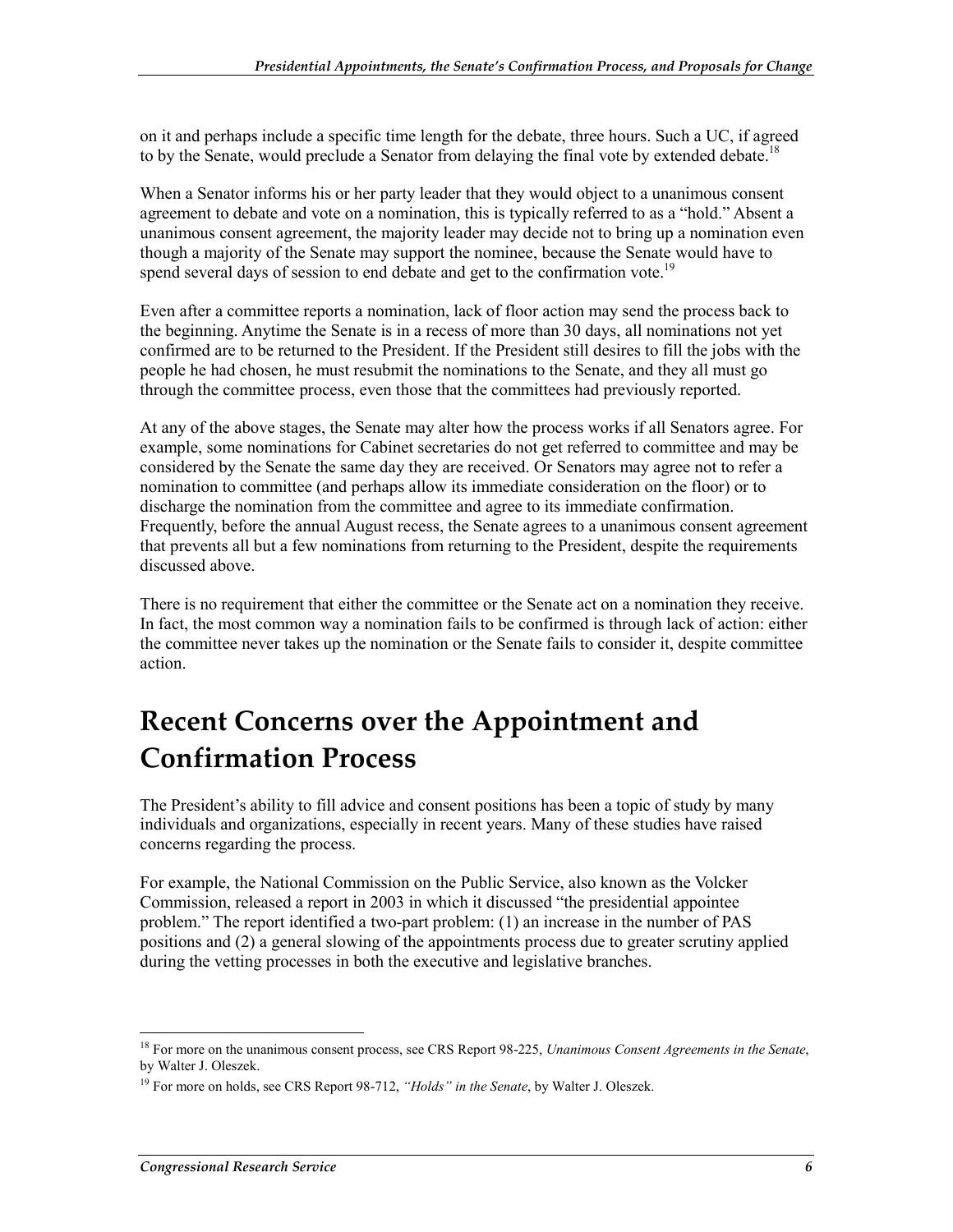Contemporary presidents face two daunting difficulties in filling the top posts in their administrations: the number of appointments is very large, and the appointments process is very slow… The time required to fill each of these positions has expanded exponentially in recent decades… In part, this results from the more thorough and professional recruitment procedures employed by recent administrations. But most of the elongation of the appointments process is the consequence of a steady accumulation of inquiries, investigations, and reviews aimed at avoiding political embarrassment. These include extensive vetting, lengthy interviews, background checks, examinations of government computer records, completion of questionnaires and forms composed of hundreds of questions, FBI full-field investigations, public financial disclosure, and conflicts of interest analysis. Much of the process is duplicated when a nomination goes to the Senate and is subjected to the confirmation process. $20$ 

### **Number of PAS Positions**

Prior to the enactment of the Presidential Appointment Efficiency and Streamlining Act, the number of PAS positions in the executive branch was approximately between 1,200 and 1,400 positions.<sup>21</sup> As discussed later in this report, the enactment of the Presidential Appointment Efficiency and Streamlining Act reduced the total number by 163 positions (for a detailed discussion of the law, see section below entitled "The Presidential Appointment Efficiency and Streamlining Act of 2011"). According to data from the most recent edition of the *Plum Book*, as of 2008, the number of executive branch PAS positions had increased by approximately 365 since the outset of the Kennedy Administration. Most of this increase can be attributed to the creation of new departments and agencies with PAS positions over that time period. For example, the Departments of Transportation, Energy, Education, and Homeland Security all have a number of PAS positions; other agencies created during that period with PAS positions include the Environmental Protection Agency, the Federal Election Commission, and the Consumer Product Safety Commission. Additionally, existing agencies saw a gradual increase in the number of PAS positions.22

<u>.</u>

<sup>20</sup> The National Commission on the Public Service, *Urgent Business for America*: *Revitalizing the Federal Government for the 21st Century*, January 2003, p. 18, available at http://www.brookings.edu/gs/cps/volcker/reportfinal.pdf.

<sup>&</sup>lt;sup>21</sup> The precise number of PAS positions is difficult to identify. Various sources provide different estimates of the number. CRS primarily uses the *Plum Book* for data on the total number of PAS positions, although some errors have been identified in the *Plum Book's* data. Though the publication is usually referred to as the *Plum Book*, the official citation for this edition is U.S. Congress, Senate Committee on Homeland Security and Governmental Affairs, *United States Government Policy and Supporting Positions*, 110<sup>th</sup> Cong., 2<sup>nd</sup> sess., committee print, November 12, 2008 (Washington: GPO, 2008). The *Plum Book*-based estimate of 1,200 to 1,400 includes full-time and part-time positions in the executive branch. It does not include positions that are typically considered to be routine nominations, including officer corps positions in the civilian uniformed services of the National Oceanic and Atmospheric Administration in the Department of Commerce; members of the Public Health Service in the Department of Health and Human Services; members of the officer corps in the military services; and some positions in the Foreign Service.

<sup>&</sup>lt;sup>22</sup> Although there is often a general sense that the number of PAS positions steadily increases over time, the number is fluid. Occasionally, some PAS positions are eliminated, or have their advice and consent requirement removed. For example, 15 examiners-in-chief in the U.S. Patent Office had the advice and consent requirement removed from their positions in 1975. PAS positions were also eliminated in 1965 when a reorganization of the Customs Service eliminated 53 collectors-of-customs positions. The enactment of P.L. 112-166 also reduced the number of PAS positions. However, on the whole, observers of the confirmation process are correct to point to an increase in the total number of positions over time.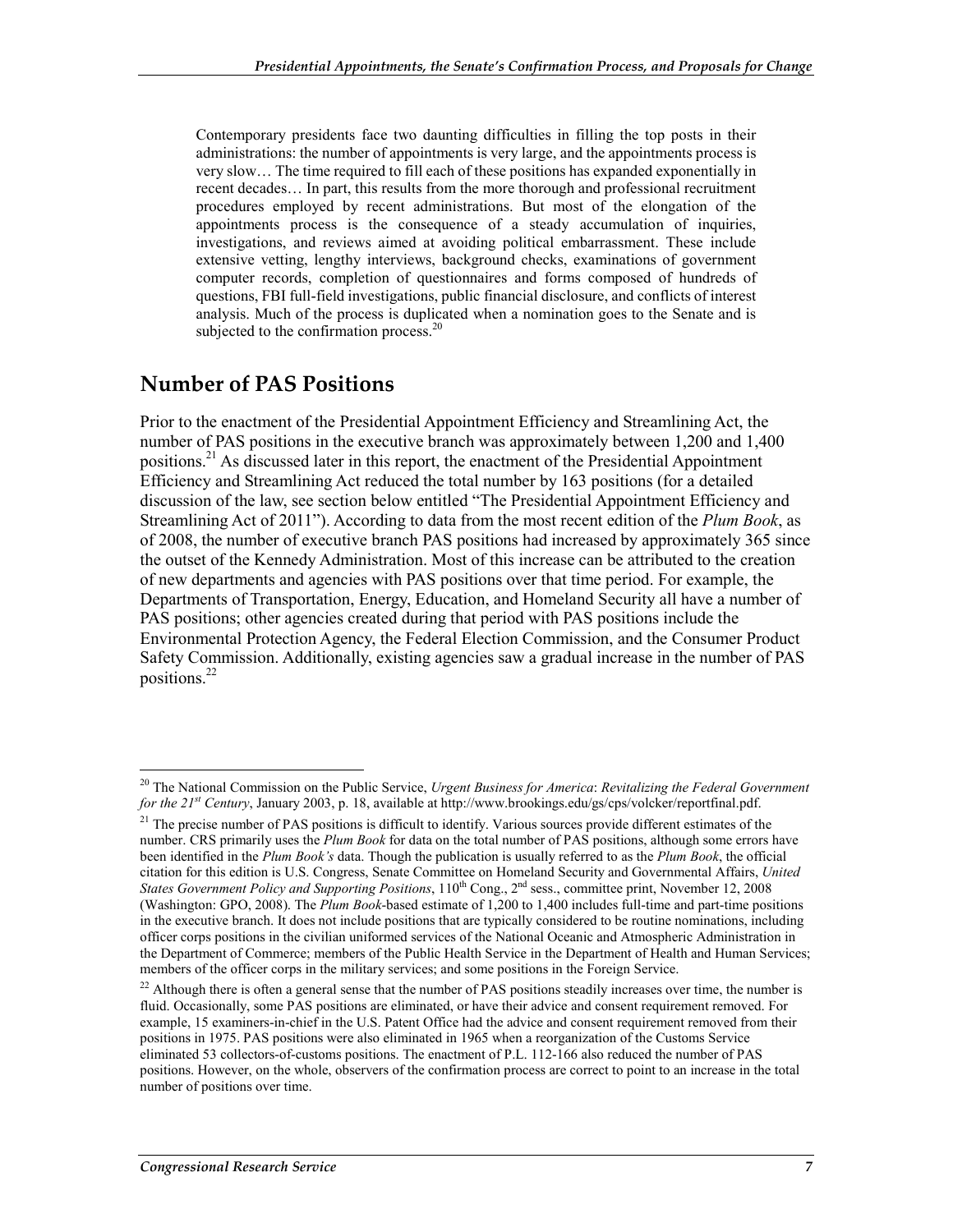A majority of all advice and consent positions are full-time positions, including those within Cabinet departments, independent agencies, and independent regulatory agencies. Part-time advice and consent positions consist mostly of seats on various boards and commissions.

### **Length of the Vetting Process**

The second part of the "appointee problem," as identified by the Volcker Commission, is the extensive nature of the background checks for presidential nominees. As discussed above, there are several executive branch entities involved in the background check process, including the White House, OGE, and the FBI. Any information that is overlooked during a background check and surfaces later can be potentially embarrassing to a President, so it is in the President's interest to have a very thorough vetting process for nominees. As a result, the scrutiny that has been applied to nominees has increased over time, according to a former director of presidential personnel, with candidates often answering similar questions at least two or three times.<sup>23</sup> In addition, as a result of the increase in the number of PAS positions the President has to fill, the selection process has slowed.<sup>24</sup> Thus, before the President even sends a nomination to the Senate, the selection and vetting of that nominee may be time consuming.

The background checks for nominees are essentially restarted once the nomination is sent to the Senate, since it appears that the President tends not to share the background information with the Senate. The Ethics in Government Act requires OGE to give an ethics report to the appropriate committee of jurisdiction for each nomination.<sup>25</sup> The ethics report includes one of the standard forms for financial disclosure, as well as an ethics agreement describing potential conflicts of interest. Senate committees often request additional information since there is minimal crossbranch coordination with regard to background information.<sup>26</sup>

### **Presidential Transitions**

Particularly during the time of a presidential transition, delays can occur while a new President or President-Elect's team selects its nominees, because new Presidents have the responsibility of filling leadership positions that are vacated at the end of the previous administration. This includes hundreds of positions in Cabinet departments and many positions in other independent agencies, such as the Environmental Protection Agency and the Central Intelligence Agency. A large number of vacancies, especially during a party turnover transition, can lead to a bottleneck in the selection and vetting process. $2^{2}$ 

<sup>&</sup>lt;u>.</u> <sup>23</sup> Testimony of Clay Johnson III, U.S. Congress, Senate Committee on Homeland Security and Governmental Affairs, *Eliminating the Bottlenecks: Streamlining the Nominations Process*, 112<sup>th</sup> Cong., 1<sup>st</sup> sess., March 2, 2011.

<sup>24</sup> James P. Pfiffner, "Presidential Appointments: Recruiting Executive Branch Leaders," in *Innocent Until Nominated: The Breakdown of the Presidential Appointments Process*, ed. G. Calvin Mackenzie (Washington, DC: Brookings Institution Press, 2001), p. 51.

 $25$  5 U.S.C. app. §103(c).

<sup>&</sup>lt;sup>26</sup> Testimony of Clay Johnson III, U.S. Congress, Senate Committee on Homeland Security and Governmental Affairs, *Eliminating the Bottlenecks: Streamlining the Nominations Process*, 112<sup>th</sup> Cong., 1<sup>st</sup> sess., March 2, 2011. pp. 8-10.

<sup>27</sup> For more information on filling presidential administrations during transition years, see CRS Report R40119, *Filling Advice and Consent Positions at the Outset of a New Administration*, by Henry B. Hogue, Maureen Bearden, and Betsy Palmer.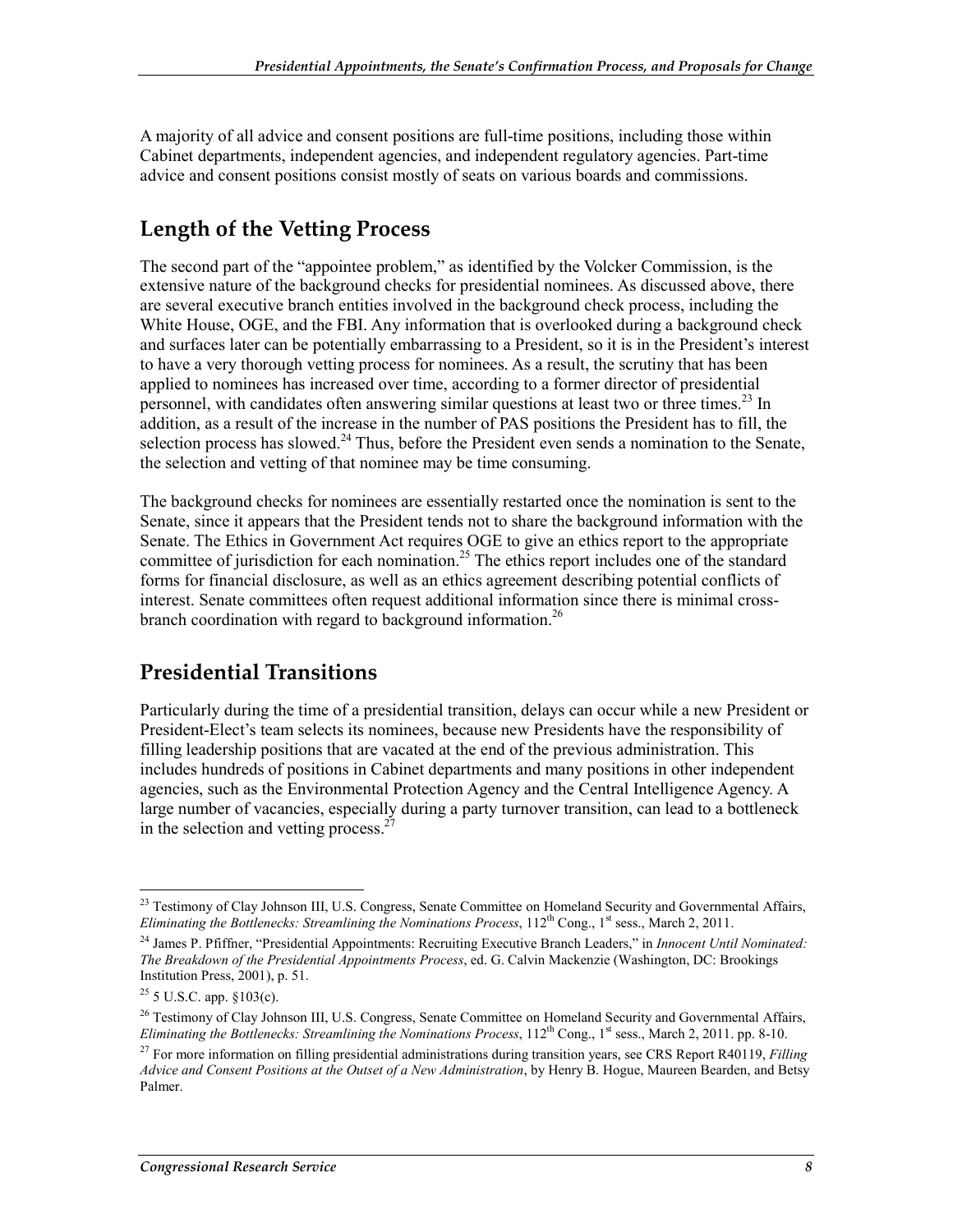Some studies have identified the appointments process during presidential transitions as particularly problematic. For example, the Obama Administration's transition, according to a 2010 study, started out well-organized and well-financed. After the inauguration, however, issues such as "a shift in personnel directors from the transition to the White House, Senate delays, a decision to stiffen vetting requirements following nominee tax issues and other problems" slowed the President's rate of filling his Administration.<sup>28</sup>

Other recent events have also highlighted some characteristics of the duration of the presidential appointments process. The 9/11 Commission identified several Cabinet positions that were still vacant during the first few months of the George W. Bush Administration, suggesting that the President's delayed ability in getting his team together may have compromised some national security policymaking in those first few months of the new Administration. Because of the delayed election results after the election of 2000, the Bush Administration was at a particular disadvantage for filling vacant positions in a timely manner.<sup>29</sup>

There may be several consequences of a slow appointments process. For example, a slow appointments process may have a negative effect on the new President's ability to govern. One study suggested that a high number of vacancies at the outset of a new President's Administration can contribute to a lag in agency productivity: "These delays in agency staffing have detrimental consequences. Without political appointees, regulation and enforcement actions have lagged.<sup>330</sup> The same report also suggested that vacancies in Senate-confirmed positions may give a higher level of influence within the President's administration to some presidential advisors who are not subject to advice and consent.<sup>31</sup> Others have suggested that the President may use recess appointments to circumvent the Senate's confirmation process, which has met some criticism from some Members of Congress.

## **Changes to the Appointments Process Adopted by the 112th Congress**

The  $112<sup>th</sup>$  Congress began in the Senate with a robust debate over changing its rules, and it was this debate that led to the adoption of changes to the appointments process. "What has happened this time is a result of the discussion we had earlier in the year about making the Senate a more effective place to work," said one Senator who was involved. $32$ 

<sup>&</sup>lt;u>.</u> 28 Partnership for Public Service, *Ready to Govern: Improving the Presidential Transition*, Washington, DC, January 2010, p. 1, available at http://www.ourpublicservice.org/OPS/publications/viewcontentdetails.php?id=138.

<sup>29</sup> U.S. National Commission on Terrorist Attacks Upon the United States, *The 9/11 Commission Report* (Washington: GPO, 2004), p. 198. The 2000 election was held on November 7, 2000, but the results were not definitive until the Supreme Court ruled in *Bush v. Gore* and Vice President Al Gore conceded the election on December 12, 2000 (*Bush v. Gore*, 531 U.S. 98 (2000)). The 36-day delay cut the normal transition period approximately in half.

<sup>30</sup> Anne Joseph O'Connell, *Waiting for Leadership: President Obama's Record in Staffing Key Agency Positions and How to Improve the Appointments Process*, Center for American Progress, April 2010, p. 3, http://www.americanprogress.org/issues/2010/04/pdf/dww\_appointments.pdf.

<sup>&</sup>lt;sup>31</sup> Ibid., and William A. Galston and E.J. Dionne, Jr., A Half-Empty Government Can't Govern: Why Everyone Wants to Fix the Appointments Process, Why It Never Happens, and How We Can Get It Done, Brookings Institution, Washington, DC, December 14, 2010, p. 2, available at http://www.brookings.edu/~/media/Files/rc/papers/2010/ 1214 appointments galston dionne/1214 appointments galston dionne.pdf.

<sup>32</sup> Sen. Lamar Alexander, remarks in Senate, *Congressional Record*, daily edition, vol. 157 (March 30, 2011), p. S1986.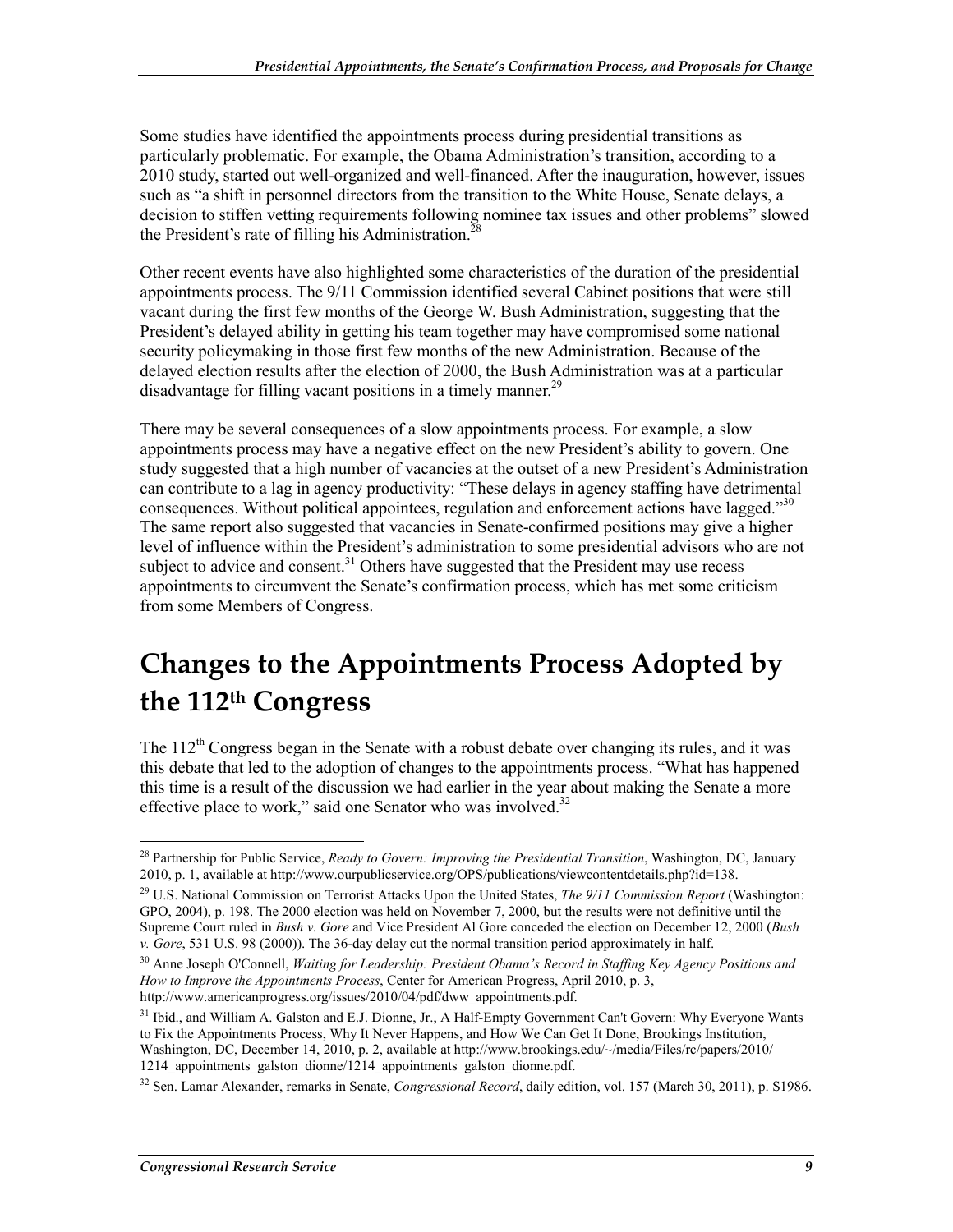In particular, some Senators, frustrated with the pace of the Senate and the ease with which a minority of Senators can block or stall a bill or nomination, proposed a series of changes designed to make it harder to wage a filibuster. Senators debated placing new limits on floor debate or imposing new restrictions on the ability of any Senator to hold the floor at length.

The Senate considered its confirmation process for presidential nominations as a part of this larger debate on its rules and the conduct of its business. As with most other business in the Senate, a determined opposition in the Senate can force the majority to expend time to confirm a nomination, even if there is overwhelming support for the nominee within the Senate. The majority leader may decide that, while the nomination has majority support, he is unwilling to spend perhaps as many as three days of Senate sessions to confirm one nomination.

At the end of the debate on its rules, the Senate approved a change designed to prevent Senators from being able to place a "hold" on a nomination (or measure) anonymously (S.Res. 28). Senators also informally agreed to examine the confirmation process. An informal group of Senators, led by of Rules and Administration Committee Chair Senator Charles Schumer, and the committee's ranking Republican Senator Lamar Alexander, met and, after extensive negotiations, came up with two measures, S. 679 and S.Res. 116, that were designed to take away some of the confirmation burden on the Senate in some cases while speeding up the process in others. Both measures were adopted and are discussed below.

### **The Presidential Appointment Efficiency and Streamlining Act of 2011**

This section outlines the objectives and provisions of P.L. 112-166, the Presidential Appointment Efficiency and Streamlining Act of 2011, and analyzes the law's contents. P.L. 112-166 was signed by President Obama on August 10, 2012.

#### **Provisions of the Presidential Appointment Efficiency and Streamlining Act**

The main objective of the Presidential Appointment Efficiency and Streamlining Act, as identified by its sponsor and co-sponsors when it was introduced, was to make the presidential appointments process more efficient.<sup>33</sup> To accomplish that goal, the law contained two major provisions. The first identified 163 positions and eliminated the requirement for advice and consent of the Senate in the President's appointments to those positions. The second provision required the establishment of a working group to make recommendations to speed up the vetting of nominees.

When Congress establishes a federal agency, it designates which positions in that agency (if any) will be subject to advice and consent. For example, in the Homeland Security Act of 2002 that established the Department of Homeland Security, the section of the law that established the position of Secretary read as follows: "There is a Secretary of Homeland Security, appointed by the President, by and with the advice and consent of the Senate."<sup>34</sup> Other statutes creating PAS positions have similar language. To remove the advice and consent requirements for the positions

<sup>33</sup> For remarks made by several Senators during the bill's introduction, see *Congressional Record*, daily edition, vol. 157, part 44 (March 30, 2011), pp. S1985-S1990.

 $34 \text{ }$  § 102, P.L. 107-296.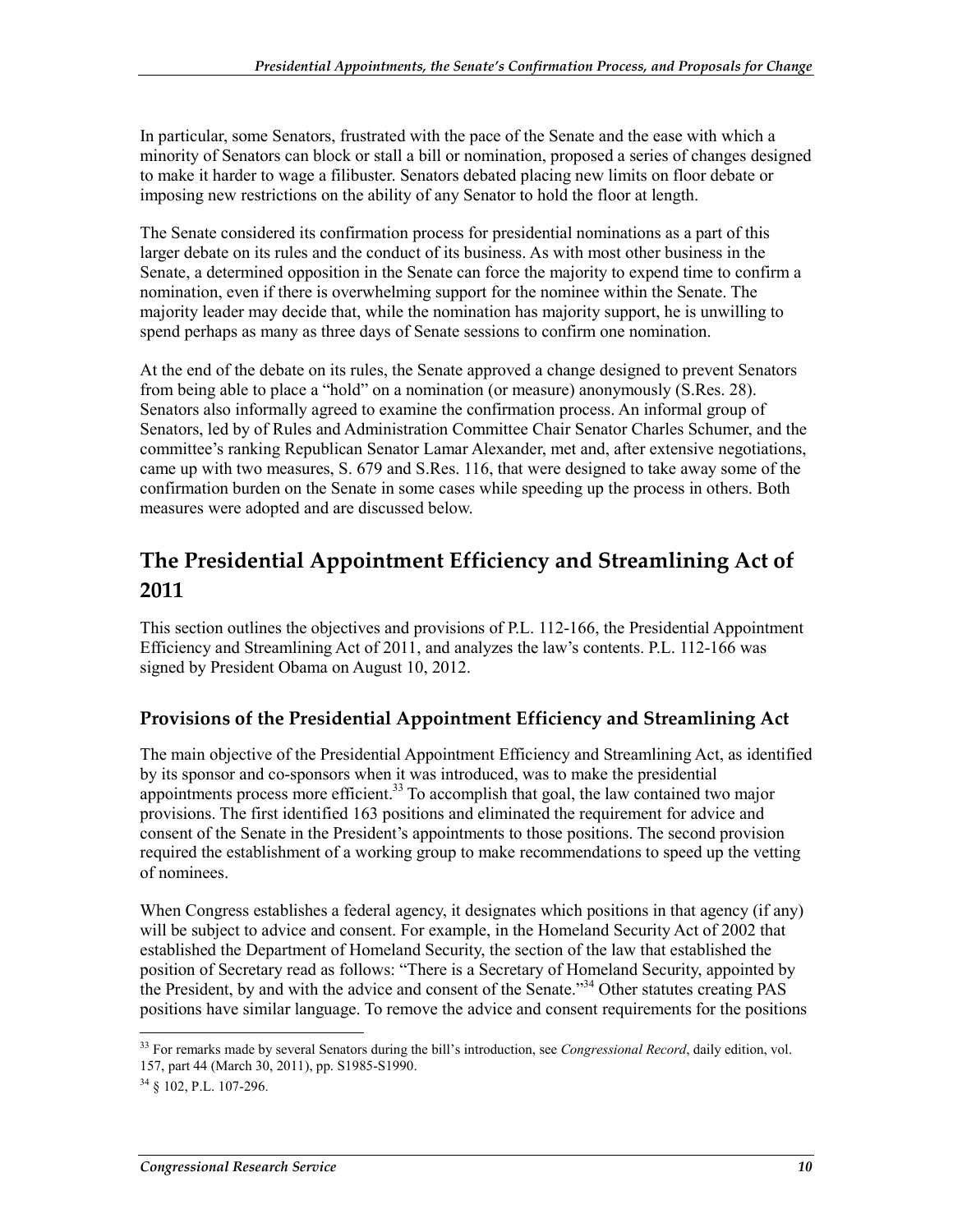covered by P.L. 112-166, the legislation amended each section of the *U.S. Code* that established the 163 positions generally by striking the phrase "by and with advice and consent of the Senate." The President now has the ability to fill these positions without consulting the Senate. P.L. 112- 166 converted the positions to "PA" positions, or presidentially appointed positions.<sup>35</sup>

The law's supporters have said that the positions listed in the law were not significant enough to necessitate Senate consideration, which is why they were chosen to be included. Many of the positions were assistant secretaries for administration or public affairs and other lower-level policy positions within agencies. Senator Alexander, one of the bill's co-sponsors, said on the Senate floor upon introduction of S. 679 that "these are the ones the Senate does not need to spend time on.<sup>336</sup> Senator Schumer also stated that "all of the positions covered in this proposal tend to be non-controversial and most closely resemble appointments that are currently made without Senate approval."<sup>37</sup> According to these and other floor statements on the bill, "Removing these positions from Senate confirmation will allow a new administration to be set up with more efficiency and speed, thus making government work better for the people."<sup>38</sup>

The section of P.L. 112-166 eliminating the advice and consent requirements from the 163 positions took effect 60 days after enactment, on October 9, 2012. Senate consideration of nominations to those positions is no longer required. The President has the sole authority to appoint individuals to those positions.<sup>39</sup>

The second major provision of P.L. 112-166 established a working group to study the prenomination process. The goal of the working group is to help streamline the selection and vetting processes.

The working group is to be primarily composed of government officials representing several agencies that are involved in the vetting process. The chair is to be either the director of the Office of Presidential Personnel or another federal officer designated by the President. The President is also to appoint representatives from government agencies that are involved in the vetting process. The other members are to be appointed by the chair of the working group, and they are to be individuals who have relevant experience with the selection and vetting of nominees.

<sup>&</sup>lt;u>.</u> <sup>35</sup> According to the 2008 edition of the *Plum Book*, as of 2008, there were just over 300 PA positions, approximately 125 of which were full-time positions. Of the approximately 300 positions, a plurality of the positions were in the Executive Office of the President (116). Another 55 PA positions comprise the U.S. Holocaust Memorial Council, and the rest of the organizations with PA positions listed in the *Plum Book* have 15 or fewer PA positions. Other examples of organizations with PA positions include the Advisory Council on Historic Preservation (11 PA positions); the American Battle Monuments Commission (12 PA positions), the Architectural and Transportation Barriers Compliance Board (13 PA positions); the Christopher Columbus Fellowship Foundation (13 PA positions); the Committee for Purchase from People Who Are Blind or Severely Disabled (15 PA positions); and the Nuclear Waste Technical Review Board (11 PA positions).

<sup>36</sup> Sen. Lamar Alexander, remarks in the Senate, *Congressional Record*, daily edition, vol. 157, part 44 (March 30, 2011), p. S1986.

<sup>37</sup> Sen. Charles Schumer, remarks in the Senate, *Congressional Record*, daily edition, vol. 157, part 44 (March 30, 2011), p. S1988.

<sup>38</sup> Ibid.

 $39$  At the time of writing, it is not yet clear how the implementation of the law will affect any nominations to these positions that are currently pending in the Senate.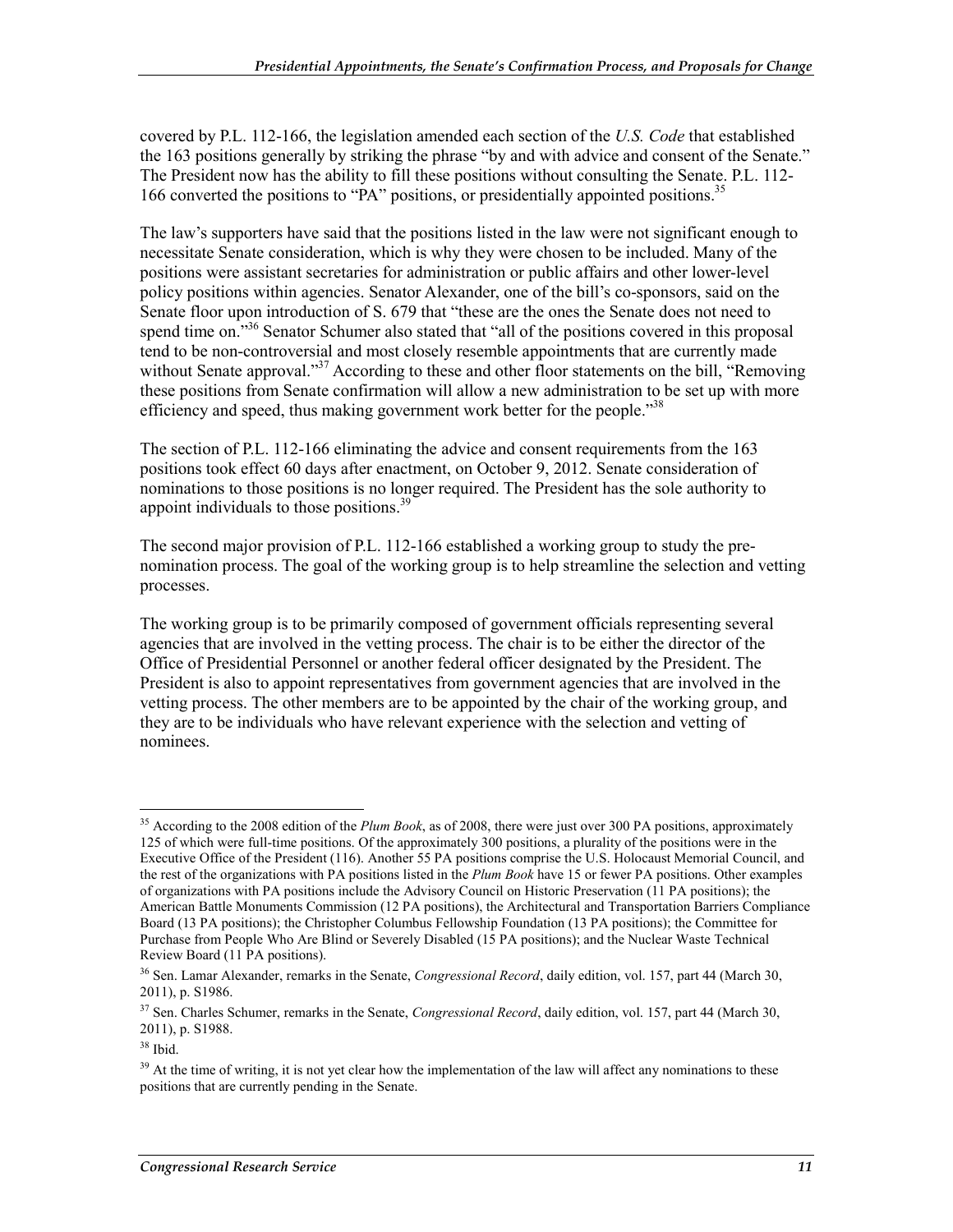The working group is required to write two reports and to submit them to the President, the Senate Committee on Homeland Security and Governmental Affairs, and the Senate Committee on Rules and Administration. The first report, which is to be submitted within 90 days of the enactment of the law (by November 8, 2012), is to make recommendations for the streamlining of paperwork required for executive branch nominations. The report must include recommendations for instituting a "Smart Form," which would consolidate the information obtained during the vetting process into a centralized form. The form would be accessible to the executive branch entities that are involved in the vetting process and to the Senate, providing information more efficiently and cutting down on duplicative paperwork.<sup>40</sup>

The second report from the working group is to examine the background investigations that are currently required of nominees. This section of the law is predicated on the notion that not all nominees require the same level of scrutiny in their background checks. The legislation suggests varying the scope of the background investigation dependent upon the nature of the position for which the individual is under consideration. This second report is required within 270 days of the enactment of P.L. 112-166 (by May 5, 2013).<sup>41</sup>

Finally, P.L. 112-166 required the Government Accountability Office (GAO) to conduct a study and submit a report to Congress and the President. The report, which is required to be submitted by February 6, 2013, shall include information on the total number of PA positions in each agency, an evaluation of whether that number is necessary, and an analysis of whether such positions should be eliminated or converted to career positions.<sup>42</sup>

#### **Implications of P.L. 112-166**

Supporters of P.L. 112-166 assert that the law will ease the Senate's workload on processing nominations by removing the advice and consent requirements for  $163$  positions.<sup>43</sup> The positions are listed in **Appendix A**. They are mostly assistant secretary positions for administration or public affairs, along with some relatively lower-level policy positions within executive branch agencies. The inclusion of these groups of positions in the bill has simplified the overall attempt at reducing the number of advice and consent positions. Rather than targeting PAS positions within specific agencies or specific committees, the bill's sponsors chose to take a more systematic approach. This approach may have helped to garner more broad support within the Senate, especially from committee chairs whose committees had jurisdiction over these positions.

The 163 positions are distributed among 12 Senate committees, meaning that the enactment of P.L. 112-166 will save these committees the time they might have invested in processing nominations and performing background checks of nominees.

<sup>1</sup>  $40 \S 4$ , P.L. 112-166.

<sup>41 § 4,</sup> P.L. 112-166. In addition, P.L. 112-166 established new requirements for the appointment of a Director of the Census, including certain qualifications that the appointee must possess, a five-year term, and a two-term limit for the position.

 $42 \S$  5, P.L. 112-166.

<sup>&</sup>lt;sup>43</sup> The act also removes the advice and consent requirements for 319 members of the NOAA Officer Corps and 2,536 members of the Public Health Service. These nominations are usually considered to be noncontroversial and are usually considered *en bloc*, meaning that a few or even hundreds of individuals are listed and voted on in a single nomination.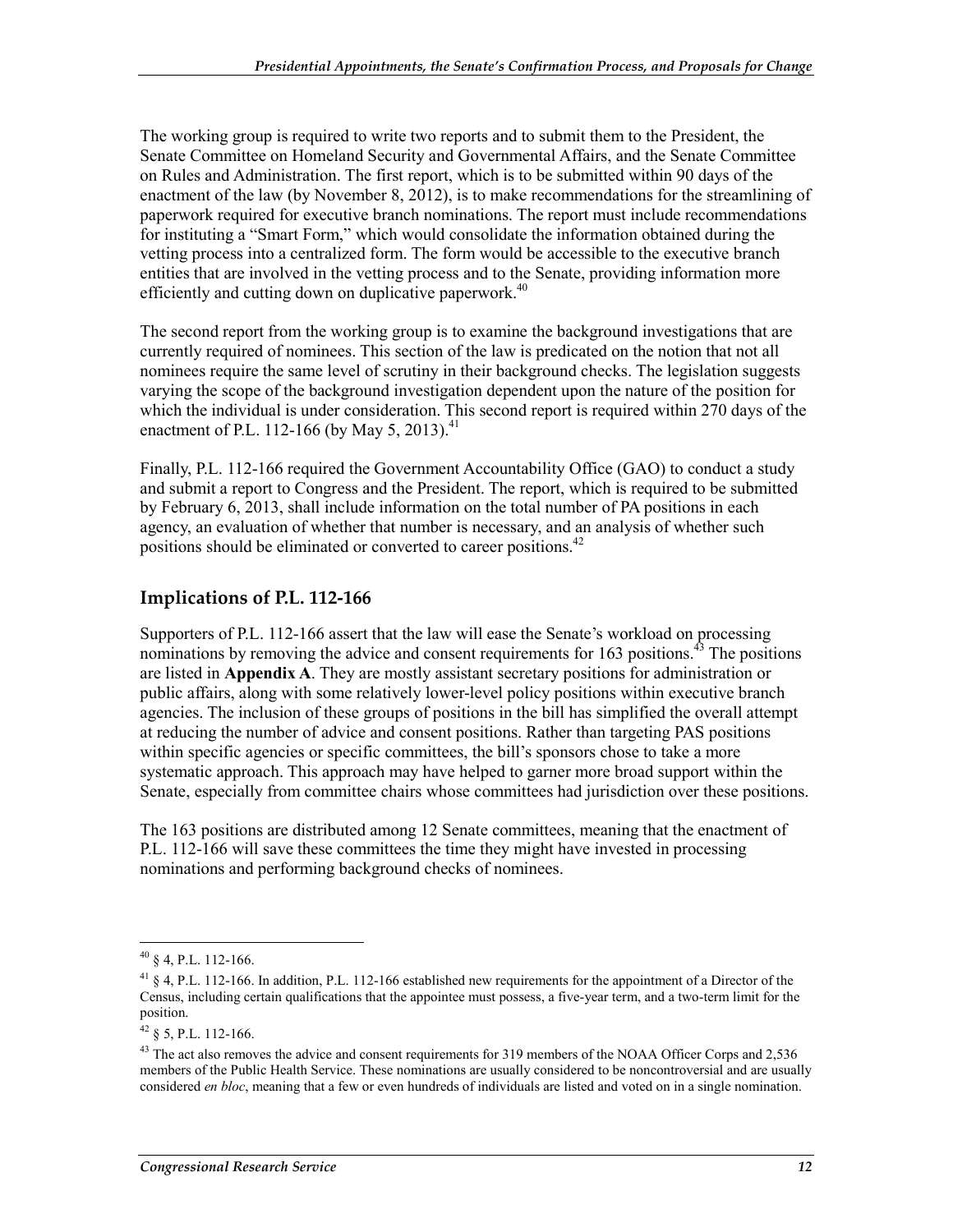In addition, the reports required by P.L. 112-166 are expected to lead to a number of recommendations about how to speed up the selection and vetting process of nominees both at the executive branch, pre-nomination stage, as well as during the period of Senate consideration. The working group is to be composed of highly experienced and knowledgeable government officials who could potentially offer strong and useful recommendations on how to improve the process.

Some concerns over the legislation have been raised since its introduction. The remainder of this section discusses some of these issues.

#### *The Role of the Senate in the Appointments Process*

Some concerns have been raised regarding certain provisions of P.L. 112-166. One general concern has been whether it is in the Senate's interest to give up its advice and consent for these select positions. During debate on the bill, while proponents of the bill pointed to delay in the Senate and a heavy workload for Senate committees in dealing with nominations, some opponents defended the role of the Senate in oversight of the President and executive branch.

Article II, Section 2 of the Constitution grants the President the ability to appoint the principal officers of the United States, as well as some subordinate officers. Officers of the United States are those individuals serving in high-ranking positions that have been established by Congress and "exercising *significant authority* pursuant to the laws of the United States" (emphasis added).44 The section above entitled "Background: Advice and Consent" discussed the tension between the President and the Senate over the appointments process. Those who wish to protect the Senate's role in the confirmation process may be concerned that the Senate would be giving up its role for 163 positions.

#### *Nature of the Positions Included in P.L. 112-166*

During debate on the bill, some Members expressed hesitation over some of the particular positions included in the bill that would no longer require the Senate's advice and consent, which was evident in the Senate's actions on the bill. Based upon statements made by the bill's supporters, it appears that the list of positions is composed primarily of positions that are seen as lower-level or administrative positions.<sup>45</sup>

<sup>44</sup> *Buckley v. Valeo*, 424 U.S. 1, 126 (1976). For further information on the distinction between officers and employees of the United States, as well as the distinction between principal and inferior officers, see CRS Report R40856, *The Debate Over Selected Presidential Assistants and Advisors: Appointment, Accountability, and Congressional Oversight*, by Barbara L. Schwemle et al.

<sup>&</sup>lt;sup>45</sup> For example, during the debate on final passage of S. 679, Senator Jay Rockefeller praised the decision to remove the chief financial officers (CFOs) from the bill, since "the CFO is a critical position." As reported by the Senate Committee on Homeland Security and Governmental Affairs, the bill would have removed the advice and consent role for CFOs. The Senate, however, agreed to an amendment by voice vote to remove the CFO positions from S. 679, and later added them to the group of nominations to be given a new confirmation process by S.Res. 116. See Sen. Jay Rockefeller, remarks in the Senate, *Congressional Record*, daily edition, vol. 157, part 95 (June 29, 2011), p. S4178. Other individuals also had raised concerns over whether removing the advice and consent requirement would reduce the stature of CFOs within agencies. Linda Combs, who was CFO at the Department of Transportation during President George W. Bush's Administration, said that the "'PAS' gives you a credibility that you can potentially get as a career appointee, but you have to work awfully, awfully hard to get it." Others articulated similar concerns: that having chief financial officers who have the full respect of other agency employees is important in ensuring successful financial operations within agencies. Supporters of changing the CFO positions to PA positions said it would allow Presidents to "hit the ground running" while filling other positions at the beginning of a term. See Brian Friel, "Opponents of (continued...)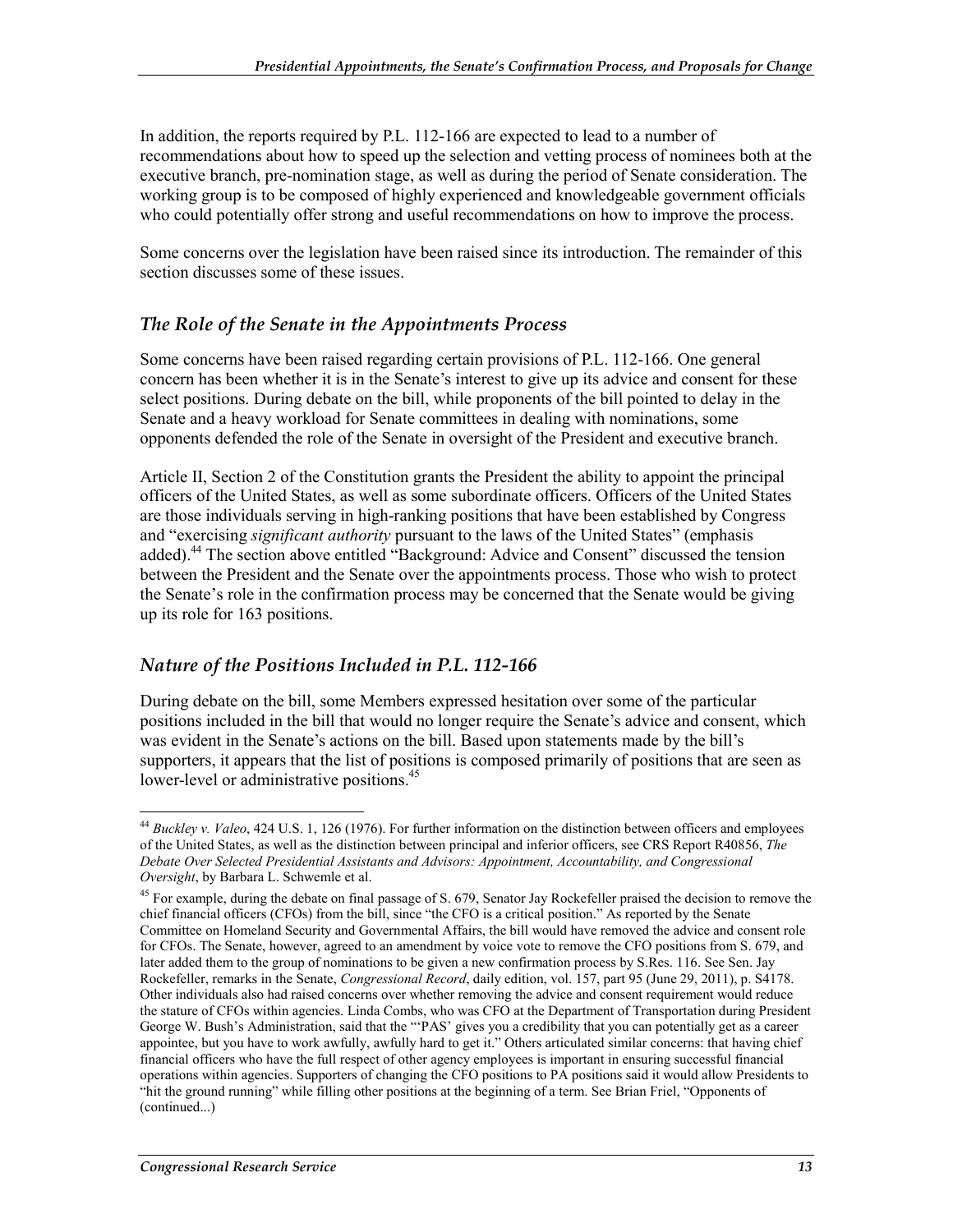One major category of positions included in the legislation was certain types of assistant secretaries. The bill's sponsors had said that these positions should not require Senate confirmation, and the President should be able to appoint those individuals immediately upon entering the White House to get the new Administration up and running. As one of the bill's cosponsors stated, "Many of these positions have little or no policy role, such as the Assistant Secretary for Legislative Affairs at the Department of Commerce, or are internal management or administration positions, such as chief financial officers or assistant secretaries for public affairs."46

The bill as reported removed the advice and consent role for assistant secretaries for public affairs and assistant secretaries for legislative affairs. Ultimately, assistant secretaries for legislative affairs were removed from the bill (as a part of a manager's amendment agreed to by voice vote), while assistant secretaries for public affairs remained in the bill.<sup>47</sup> As with the CFOs, which were also removed from S. 679, the legislative affairs positions were later added to S.Res. 116.

The other positions included in P.L. 112-166 appear to be positions that the sponsors of the legislation consider to be lower-level policy positions. For example, the law eliminated the advice and consent requirements for the Rural Utilities Service administrator and seven commissioners of the Mississippi River Commission.

### **Privileged Nominations, S.Res. 116**

As approved by the Senate on June 29, S.Res. 116 created a new process for Senate consideration of nominations to 272 positions in Cabinet agencies, certain oversight boards and advisory councils, and independent agencies.48 These nominations now bypass formal committee consideration unless any single Senator objected to using the expedited process. The nominations originally included in this resolution tend not to be controversial and typically require little individual floor debate for confirmation. They must remain advice and consent positions because of the responsibilities of the boards and councils under the Appointments Clause of the Constitution.49 The positions added to the resolution during Senate floor debate do not have the same requirement.

<sup>(...</sup>continued)

Confirmations Bill Fear CFOs Won't 'PAS' Status Test," *CQ Today Online News*, April 14, 2011.

<sup>46</sup> Sen. Susan Collins, remarks in the Senate, *Congressional Record*, daily edition, vol. 157, part 44 (March 30, 2011), p. S1988. See above footnote explaining that the CFO positions were later removed from the bill.

 $47$  One critic of the bill suggested that Congress may want to preserve its advice and consent role over those positions, since assistant secretaries for legislative and public affairs are those who are responsible for the agencies' interaction with Congress and the public. David S. Addington, "Speed Up Nominations and Confirmations, But Do Not Enact S. 679," the Heritage Foundation, April 1, 2011, p. 2, available at http://report.heritage.org/wm3211.

<sup>&</sup>lt;sup>48</sup> With adoption of S.Res. 116 by the Senate on June 29, the provisions of the resolution are now a new standing order of the Senate; because it changes Senate rules, the resolution does not require action by the House or the President to take effect.

<sup>49</sup> For a discussion of what kinds of positions require the Senate's confirmation, please see CRS Report R40856, *The Debate Over Selected Presidential Assistants and Advisors: Appointment, Accountability, and Congressional Oversight*, by Barbara L. Schwemle et al. The discussion begins at the section entitled, "The Appointments Clause and Presidential Advisors."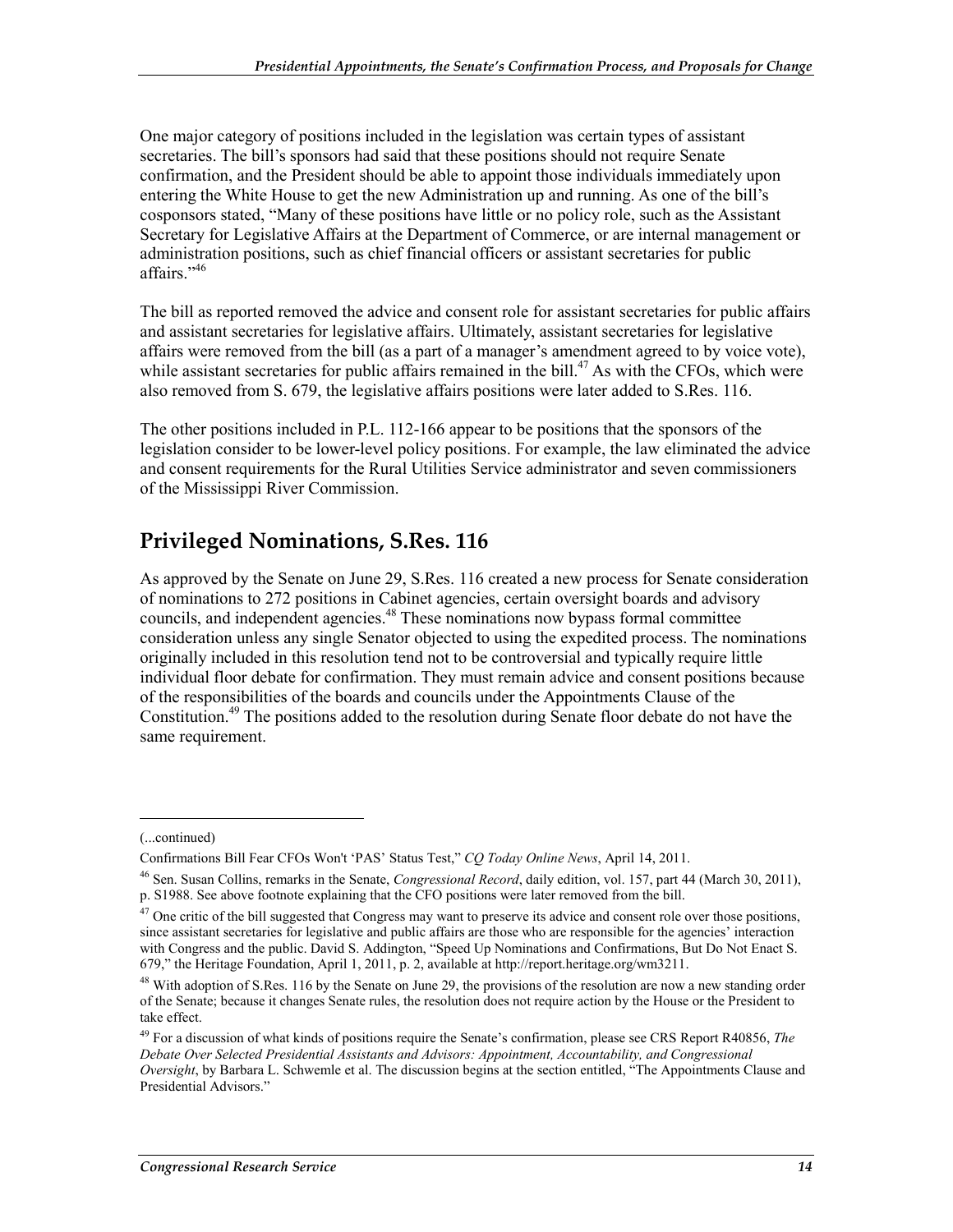In addition, many of the boards are structured to have a partisan political balance, and Senator Schumer said that retaining advice and consent over these positions allows the Senate to protect the bipartisan balance.<sup>50</sup>

S.Res. 116 was reported by the Senate Rules and Administration Committee on May 12, 2011; the full Senate amended and then agreed to the resolution on June 29, 89-8. The Senate agreed to a manager's amendment that added 39 positions to the list of those covered by the resolution (for the list of covered nominations, please see **Appendix B**). These positions had been included in the other nomination process bill (S. 679), and were moved by the Senate to S.Res. 116 to allow Senators to retain some of their control over the positions through the advice and consent process. Among those moved from one measure to the other are agency CFOs and assistant secretaries for legislative affairs.

#### **Provisions of S.Res. 116**

Under the new process, once the Senate receives a nomination to one of those boards or councils from the President, it is placed on the Senate's *Executive Calendar*, in a new section called "Privileged Nominations." The nomination is not formally referred to committee, but the committee is asked to gather the biographical and financial information used to evaluate the nomination, as indicated by the column labeled "Information Requested."

Once the chair of the committee of jurisdiction notifies the Senate's executive clerk in writing that all the information requested had been received, the box labeled "Requested Information Received" is filled in with the date. The nomination will remain on this list for 10 days of session, after which it will move to the existing section called "Nominations" on the Calendar. Presumably, a nomination will not be eligible for floor consideration until it had moved to the "Nominations" section of the *Executive Calendar*, though the resolution does not specifically state this.

At any time after the receipt of a nomination and until it is placed on the "Nominations" section of the calendar, any Senator may request that the nomination be referred to committee, and not be considered using the new process. The nomination would then proceed using the existing confirmation process, beginning with referral to committee. In this way, the new system utilizes the existing practices of the Senate's unanimous consent process, where objection from even one Senator will prevent it from being used.

In addition, the Senate added a provision during floor consideration that requires any committee report on legislation that establishes any new position within an existing agency or department or a new agency or department that would be appointed by the President to contain a justification of any such new position.

These new procedures went into effect for nominations received 60 days after the Senate agreed to S.Res. 116, on August 28, 2011.

<sup>&</sup>lt;u>.</u> 50 Sen. Charles Schumer, remarks in Senate, *Congressional Record*, daily edition, vol. 157 (March 30, 2011), p. S1988.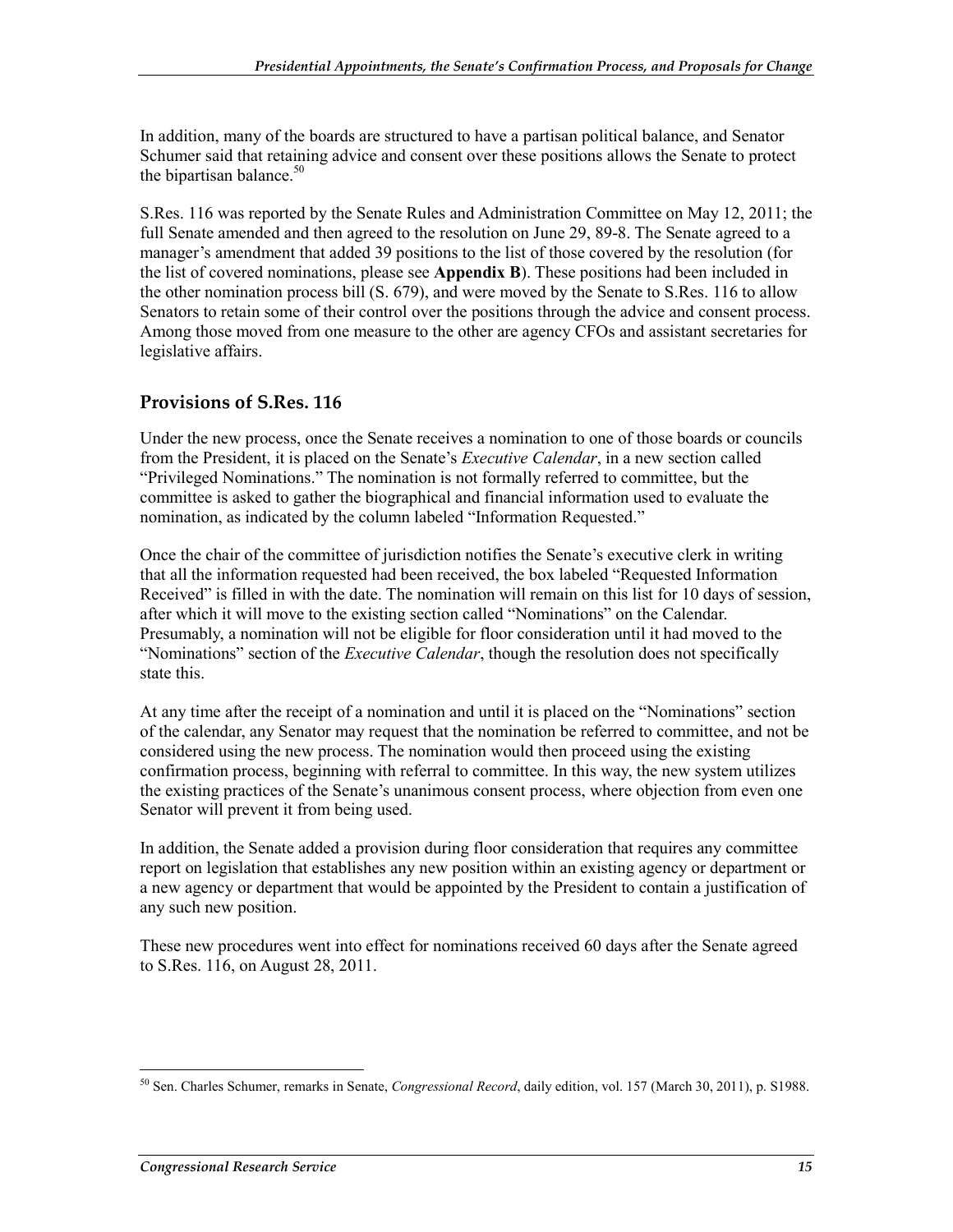#### **Implications of S.Res. 116**

One of the biggest changes to come from adoption of the resolution likely will not be in the Senate's rules but in its expectations: with adoption of S.Res. 116 the Senate essentially agreed that, barring anything unusual, nominees to this group of positions should be confirmed relatively easily.

Supporters of the resolution said it would make for quicker, easier confirmation for the 272 positions covered. "This retains the authority of the Senate over these positions, but streamlines the process, lessening the burden on the Senate for routine, non-controversial nominations and providing for a faster road to confirmation as well," said one Senator upon introduction of the  $resolution<sup>51</sup>$ 

"We are confident this package will eliminate many of the delays in the current confirmation process," said resolution sponsor Senator Schumer. He noted that it is his expectation the nominations, once placed on the Nominations section of the *Executive Calendar*, would receive quick approval from the Senate: "The presumption for these part-time positions is, as I said, that they will be approved by unanimous consent and not be held up as a part of other battles or leverage or whatever else."<sup>52</sup>

By removing the committees' need to act on these nominations, the new process, it could be argued, might save the committees time. As students of the Senate know, a good deal of member and staff time is used before and during committee markups, business meetings where the committee would decide whether to report nominations to the full Senate. Senate rules require a majority of a committee to physically be present in order to report anything to the parent chamber, and, with the press of business on the Senate floor and in other committees, it can be difficult to schedule meetings efficiently. Time could also be saved if the committees did not need to hold hearings on any of the nominations in this group.

The committees retain the information gathering function, and are able to signal to other Senators their approval or disapproval of the nominations through informal discussions and floor speeches. The importance of the committee of jurisdiction in the process can be seen in the analysis of the nominations in the  $111<sup>th</sup>$  Congress.

#### *Nominations, 111th Congress53*

The resolution, as approved by the Senate Rules Committee in May 2011, specifies the 30 organizations and 244 positions that the measure, as reported, would cover. The positions included in this group are to boards of directors, advisory boards, and commissions, such as the Internal Revenue Service Oversight Board, the National Peace Corps Advisory Council or the Commission on Public Diplomacy.

During the 111<sup>th</sup> Congress, President Obama sent the Senate nominations to fill 76 of the 244 positions covered by the resolution as reported, roughly  $31\%$  of the positions.<sup>54</sup> One of those

<sup>1</sup> 51 Sen. Susan Collins, remarks in Senate, *Congressional Record*, daily edition, vol. 157 (March 30, 2011), p. S1990.

<sup>52</sup> Sen. Schumer, remarks in Senate, *Congressional Record*, daily edition, vol. 157 (March 30, 2011), p. S1988.

 $53$  This analysis does not include the 39 positions added to S.Res. 116 during Senate floor debate.

<sup>&</sup>lt;sup>54</sup> That number of nominations is reflective of how many positions in this group came open during the  $111<sup>th</sup>$  Congress. (continued...)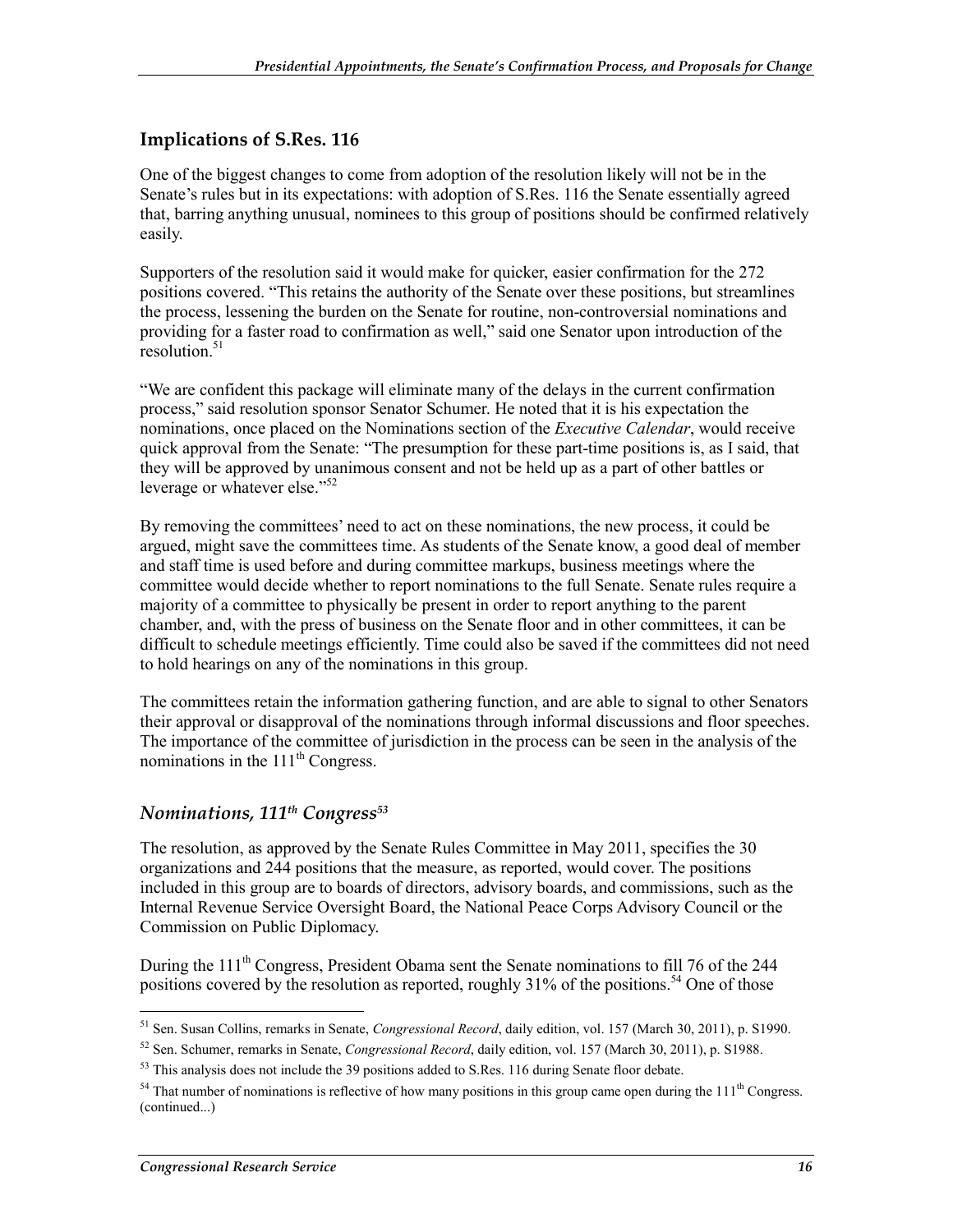nominations was withdrawn. Of the remaining 75 nominations, 47 or 63% were confirmed, all by voice vote. The remaining 28 nominations were not confirmed and were returned to the President.<sup>55</sup>

Of the 47 confirmed nominations, all had been reported favorably from the committees of jurisdiction. Of the 28 unconfirmed nominations, none had been acted on by the committees of jurisdiction. So, all the nominations in this group that saw action by the committees to which they were referred were confirmed, and all those whose nomination was not acted upon by committees were not confirmed.

#### *Role of Committees and Single Senators*

The absolute correlation between committee action and confirmation in the data from the  $111<sup>th</sup>$ Congress shows that the committee action did seem to play a central role in the fate of a nomination, though it is unclear whether the role was supportive (i.e., the Senate felt comfortable confirming a nomination that had received the endorsement of the committee), negative (i.e., the Senate could not act on a nomination if the committee was unwilling or unable to report it out), or a combination of both. It could also reflect an understanding on the part of the committee that the full Senate was unlikely to consider the nomination(s) and, therefore, that there was no benefit for the committee to report the nominations.

On the other hand, the new process removes the official role of the committees of jurisdiction, and in doing so, may take some portion of control away from the chairs and other members of the committees over the fate of the nominations. While critics charge that members have too much say over who gets confirmed, members may be concerned about preserving the ability of a committee to have its say on a nomination simply by not acting on it.

Supporters of the resolution might counter that the single objection provision in the rule would take care of this problem. The new process would not apply to a nomination if any Senator objects to it. So, if a committee chair or member felt strongly that a certain nomination needed to have more time and attention devoted to it, he or she could trigger the exemption and the nomination will revert back to the regular confirmation process.

In fact, a Senator desiring to lengthen the regular confirmation process for any nominee to one of these positions could do so by waiting to object to the new process until the nomination had been on the calendar section entitled "Privileged Nominations – Information Received" for nine days of session. The objection would re-start the confirmation process at the beginning, referral to committee, well after the Senate had received the nomination, instead of immediately upon receipt of the nomination.

This failsafe mechanism in the resolution—the ability of one Senator to derail the special process for any nominee—could be both the strength of the resolution and also its weakest point. If, as

 $\overline{a}$ 

<sup>(...</sup>continued)

Many of the positions are term limited, and they may come open at various points during a President's Administration. The analysis of the nominations in this group in the  $111<sup>th</sup>$  Congress is based on information in the Legislative Information Service (LIS) nominations database, available to the congressional community at http://www.congress.gov/nomis/.

<sup>&</sup>lt;sup>55</sup> Information based on the nominations database of the Legislative Information Service of the Library of Congress.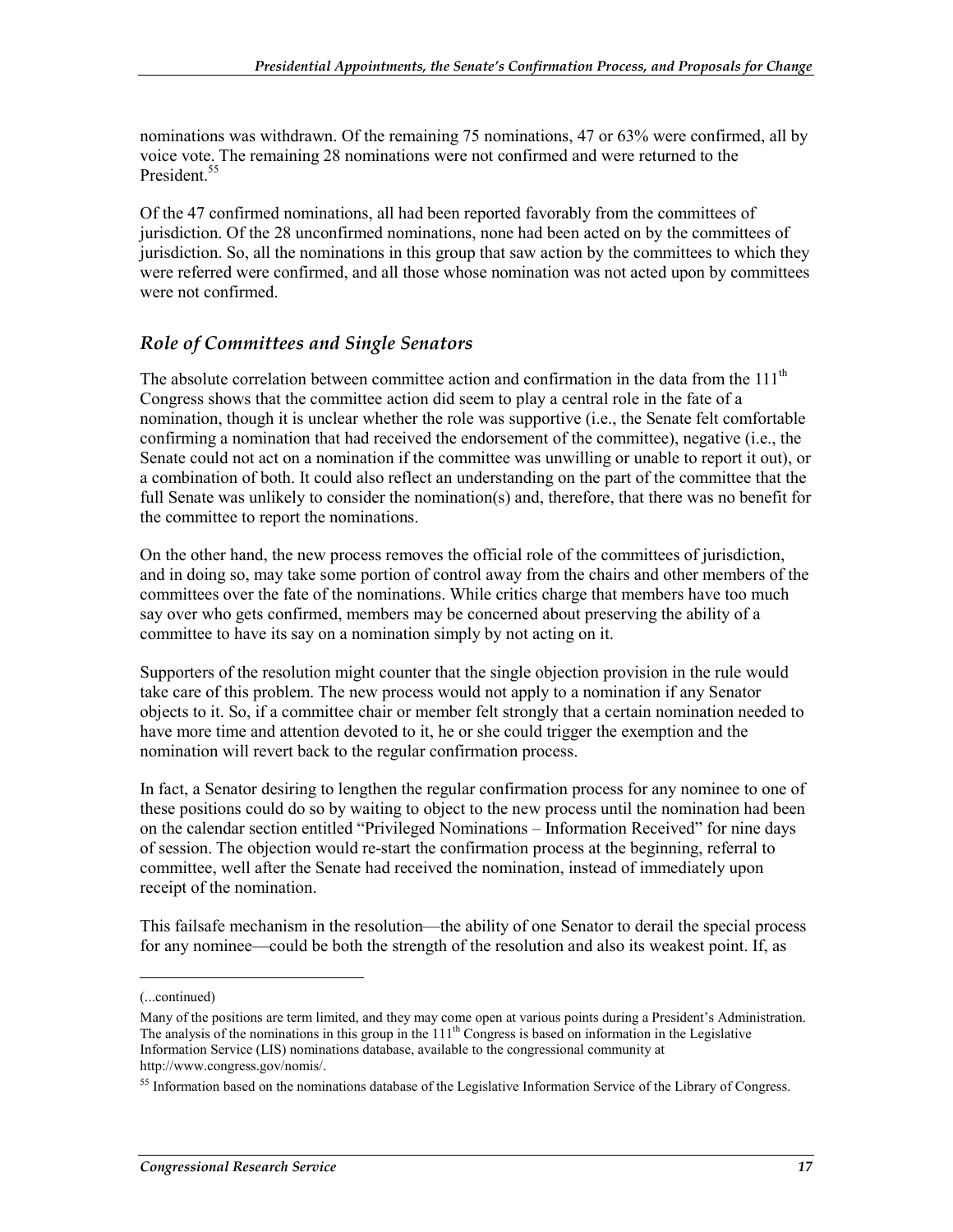sponsors believe, the positions included in this group, and the nominations intended to fill them are non-controversial, then the new process could streamline the confirmation process for those nominees, especially if Senators are assured that they retain an ultimate ability to influence the path of any nomination. If, however, any Senator desired to require that any nominee in this group proceed through the regular confirmation process, they can do so, essentially leaving open the question of how effective S.Res. 116 will be as a new procedure. Adoption of the resolution, however, puts the Senate on record as saying it wants to act on these nominations quickly, whatever the process that is followed.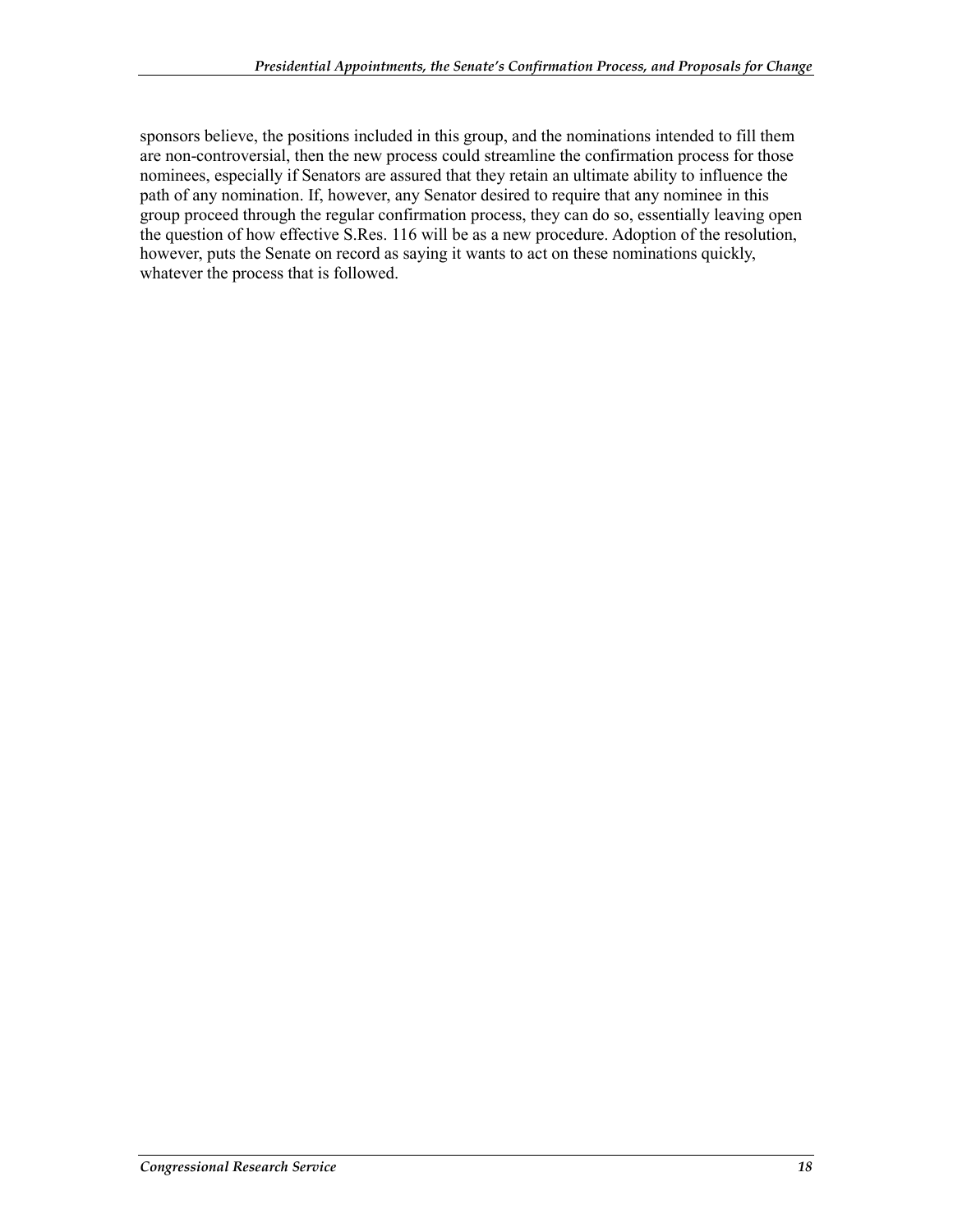## **Appendix A. Positions That No Longer Require Senate Confirmation Under P.L. 112-166**

#### **Table A-1. Positions That No Longer Require Senate Confirmation Under P.L. 112-166**

| Positions Listed by Senate Committee of Jurisdiction                                           |                                                                                           |
|------------------------------------------------------------------------------------------------|-------------------------------------------------------------------------------------------|
|                                                                                                | <b>Agriculture, Nutrition and Forestry</b>                                                |
| Assistant Secretary for Administration, Department of<br>Agriculture                           | Rural Utilities Service Administrator, Department of Agriculture                          |
| Directors (7), Commodity Credit Corporation                                                    |                                                                                           |
|                                                                                                | <b>Armed Services</b>                                                                     |
| Members (6), National Security Education Board                                                 | Director, Selective Service                                                               |
|                                                                                                | <b>Banking, Housing and Urban Affairs</b>                                                 |
| Administrator, Community Development Financial<br>Institution Fund, Department of the Treasury | Assistant Secretary for Public Affairs, Department of Housing<br>and Urban Development    |
| Members (2), Council of Economic Advisers                                                      |                                                                                           |
|                                                                                                | Commerce, Science, and Transportation <sup>a</sup>                                        |
| Deputy Administrator, Federal Aviation Administration                                          | Chief Scientist, National Oceanic and Atmospheric<br>Administration                       |
| Administrator, St. Lawrence Seaway Development<br>Corporation                                  | Assistant Secretary for Budget and Programs, Department of<br>Transportation <sup>b</sup> |
|                                                                                                | <b>Environment and Public Works</b>                                                       |
| Alternate Federal Co-Chairman, Appalachian Regional<br>Commission                              | Commissioners (7), Mississippi River Corporation                                          |
|                                                                                                | <b>Finance</b>                                                                            |
| Assistant Secretary for Public Affairs, Department of<br>Treasury                              | Treasurer of the United States                                                            |
| Assistant Secretary for Management, Department of<br>Treasury <sup>c</sup>                     |                                                                                           |
|                                                                                                | <b>Foreign Relations</b>                                                                  |
| Assistant Secretary for Public Affairs, Department of State                                    | Assistant Administrator for Management, U.S. Agency for<br>International Development      |
| Assistant Secretary for Administration, Department of<br>State                                 |                                                                                           |
| Health, Education, Labor and Pensionsd                                                         |                                                                                           |
| Assistant Secretary for Management, Department of<br>Education                                 | Assistant Secretary for Public Affairs, Department of Labor                               |
| Commissioner, Education Statistics, Department of<br>Education                                 | Members (15), National Council on Disability                                              |
| Assistant Secretary for Public Affairs, Department of<br>Health and Human Services             | Members (24), National Science Board, National Science<br>Foundation                      |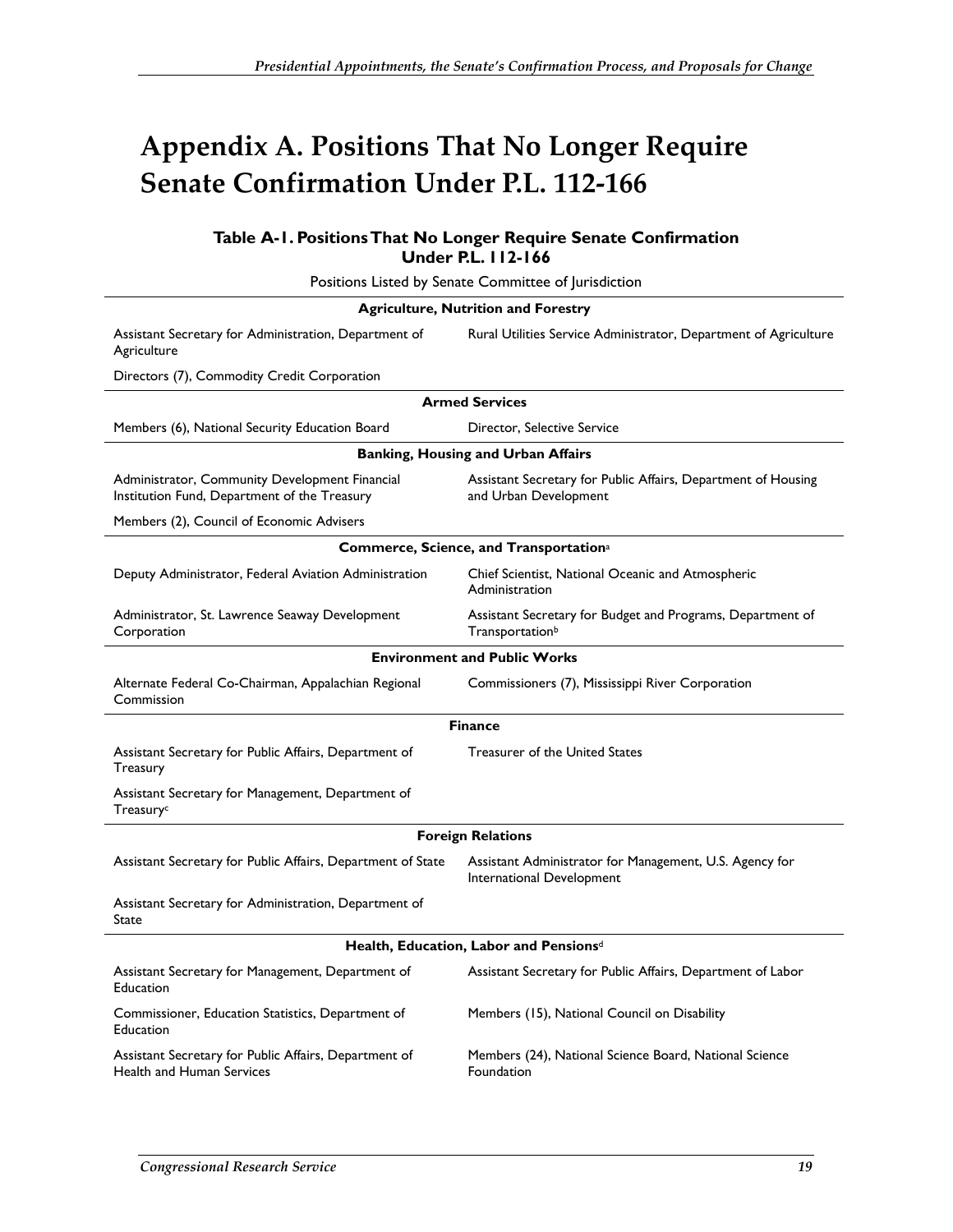| Managing Directors (2), Corporation for National and<br><b>Community Service</b>                                       | Members (15), National Board of Education Sciences                                                                              |  |
|------------------------------------------------------------------------------------------------------------------------|---------------------------------------------------------------------------------------------------------------------------------|--|
| Assistant Secretary for Administration and Management,<br>Department of Labor                                          | Members (10), National Institute for Literacy Advisory Board                                                                    |  |
| Director of the Women's Bureau, Department of Labor                                                                    | Members (20), National Museum and Library Services Board,<br>National Foundation of the Arts and Humanities                     |  |
|                                                                                                                        | <b>Homeland Security and Governmental Affairs</b>                                                                               |  |
| Director, Office of Counternarcotics Enforcement,<br>Department of Homeland Security                                   | Chief Medical Officer, Department of Homeland Security                                                                          |  |
| Assistant Administrator for Grant Programs, Federal<br>Emergency Management Agency, Department of<br>Homeland Security | Administrator, U.S. Fire Administration, Department of<br><b>Homeland Security</b>                                              |  |
|                                                                                                                        | <b>Indian Affairs</b>                                                                                                           |  |
| Commissioner, Office of Navajo and Hopi Indian<br>Relocation                                                           | Members (13), Board of Trustees, Institute of American Indian<br>and Alaska Native Culture and Arts Development                 |  |
|                                                                                                                        | <b>Judiciary</b>                                                                                                                |  |
| Director, Bureau of Justice Statistics, Department of<br>Justice                                                       | Deputy Director, Office of National Drug Control Policy,<br>Executive Office of the President                                   |  |
| Director, Bureau of Justice Assistance, Department of<br>Justice                                                       | Deputy Director, Demand Reduction, Office of National Drug<br>Control Policy, Executive Office of the President                 |  |
| Director, National Institute of Justice, Department of<br>Justice                                                      | Deputy Director, Supply Reduction, Office of National Drug<br>Control Policy, Executive Office of the President                 |  |
| Director, Office for Victims of Crime, Department of<br><b>Justice</b>                                                 | Deputy Director, State, Local, and Tribal Affairs, Office of<br>National Drug Control Policy, Executive Office of the President |  |
| Administrator, Office of Juvenile Justice and Delinquency<br>Prevention, Department of Justice                         |                                                                                                                                 |  |
| <b>Veterans' Affairs</b>                                                                                               |                                                                                                                                 |  |
| Assistant Secretary for Management, Department of<br><b>Veterans Affairs</b>                                           | Assistant Secretary for Operations, Security, and Preparedness,<br>Department of Veterans Affairs                               |  |
| Assistant Secretary for Human Resources and                                                                            | Assistant Secretary for Public and Intergovernmental Affairs,                                                                   |  |

Assistant Secretary for Human Resources and Administration, Department of Veterans Affairs

> **Source:** Congressional Research Service, based upon the lists provided in the *Congressional Record* upon its introduction (*Congressional Record,* vol. 157, part 44 (March 30, 2011), pp. 1985-1990). Changes made in committee markup were identified through *Congressional Quarterly* and are available at http://www.cq.com/pdf/ 3852080. Committee jurisdiction was determined based upon the list provided in the *Congressional Record* upon the bill's introduction, as well as examination of past referrals of nominations in the Legislative Information System's nominations database.

Department of Veterans Affairs

**Notes:** In addition to eliminating advice and consent requirements for the positions listed here, P.L. 112-166 also made some other changes. In the Department of Defense, the authorized number of Assistant Secretaries was reduced from 16 to 14. The two that were eliminated were the Assistant Secretary of Defense for Networks and Information Integration and the Assistant Secretary of Defense for Public Affairs. Within 180 days of the enactment of P.L. 112-166, the Secretary of Defense will be required to report to the appropriate congressional committees his plan for establishing positions that would fulfill the functions of those two Assistant Secretary positions, but they could not be subject to Senate confirmation or at the Assistant Secretary level. Additionally, for the positions of Governor and Alternate Governor for the African Development Bank, Asian Development Bank, and African Development Fund, the President can nominate an individual with the advice and consent of the Senate, or he can designate an individual to fill those positions from among individuals serving in positions that are already, independently, subject to advice and consent of the Senate.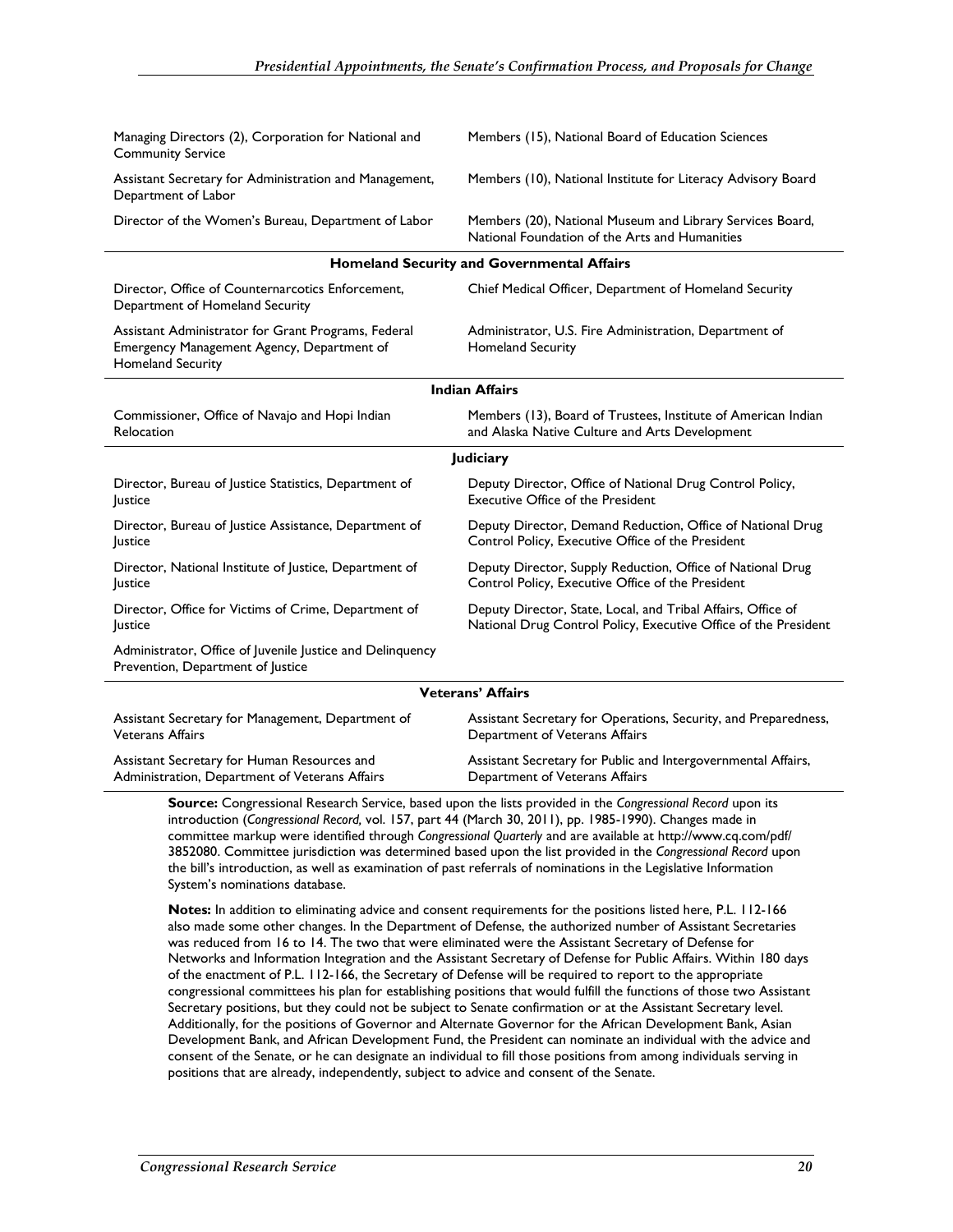- a. An additional 319 National Oceanic and Atmospheric Administration Officer Corps positions were typically referred to the Committee on Commerce, Science, and Transportation. These were included in P.L. 112- 166 and will no longer be considered by the Senate. The Senate sometimes considered nominations for the NOAA Officer Corps *en bloc*, or in a list that receives a single vote.
- b. It appears that the Assistant Secretary for Budget and Programs also serves as the CFO in the Department of Transportation. P.L. 112-166 eliminated the advice and consent requirement for the Assistant Secretary position, but the CFO position will still require advice and consent. The CFO position for Transportation was included in S.Res. 116.
- c. It appears that the Assistant Secretary for Management also serves as the CFO in the Department of the Treasury. P.L. 112-166 eliminated the advice and consent requirement for the Assistant Secretary position, but the CFO will still require advice and consent. The CFO position for Treasury was included in S.Res. 116.
- d. An additional 2,536 Public Health Service Officer Corps positions had their advice and consent requirements eliminated by P.L. 112-166. These nominations were typically non-controversial and usually were considered by the Senate *en bloc*, with the Senate considering a large number of nominees and casting a single vote for the entire list. The list typically included dozens or even hundreds of nominees.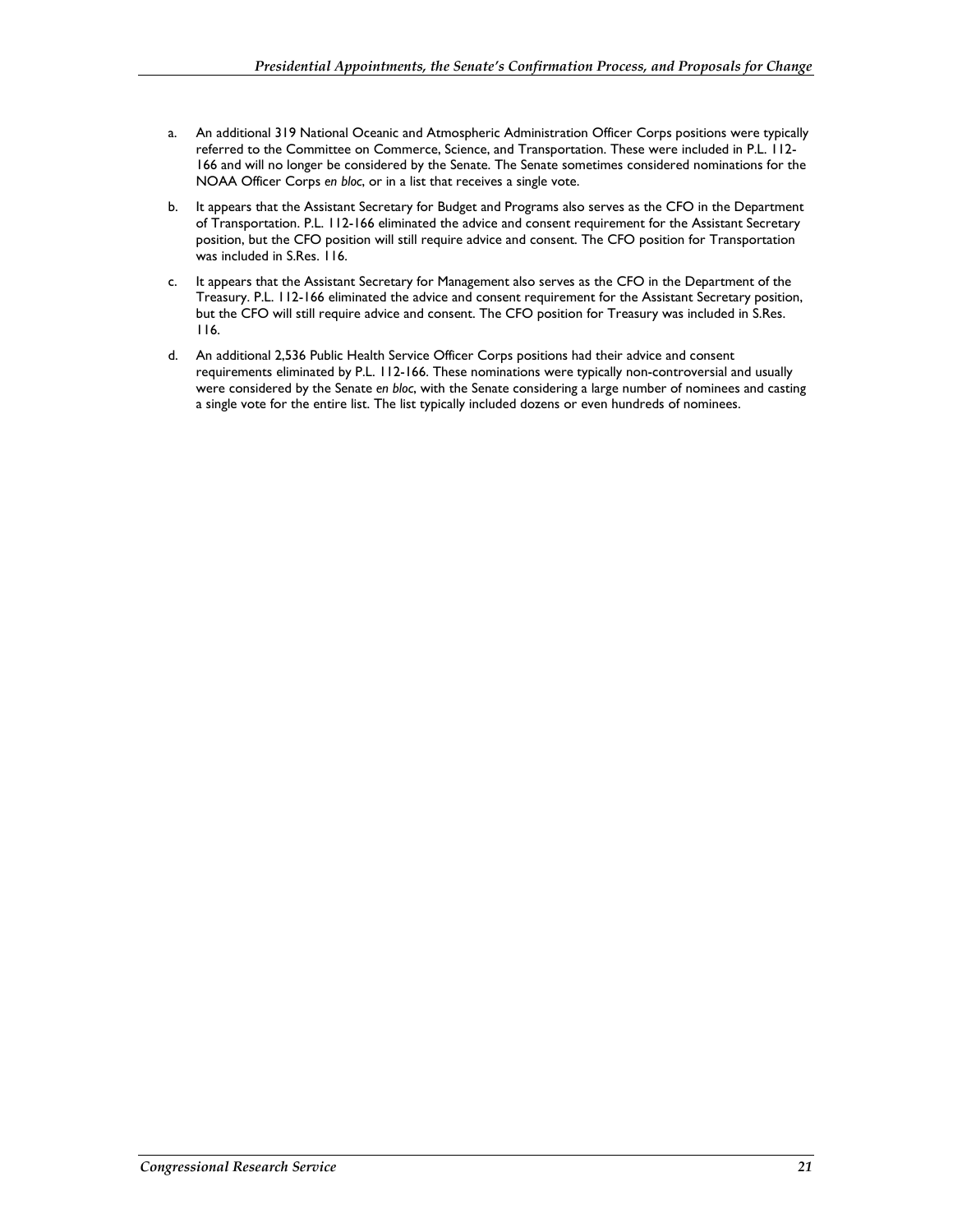## **Appendix B. Privileged Nominations, S.Res. 116**

#### **Table B-1. Positions Included in New Senate Confirmation Process Under S.Res. 116, As Approved by the Senate on June 29, 2011**

Positions Listed by Senate Committee of Jurisdiction

| <b>Agriculture, Nutrition and Forestry</b>                                                              |                                                                                                                       |  |
|---------------------------------------------------------------------------------------------------------|-----------------------------------------------------------------------------------------------------------------------|--|
| Assistant Secretary for Congressional Relations,<br>Department of Agriculture                           | Chief Financial Officer, Department of Agriculture                                                                    |  |
| Members (5), Board of Directors, Federal Agricultural<br>Mortgage Corporation                           |                                                                                                                       |  |
|                                                                                                         | <b>Armed Services</b>                                                                                                 |  |
| Assistant Secretary for Legislative Affairs, Department of<br>Defense                                   | Assistant Secretary of the Air Force for Financial<br>Management/Comptroller                                          |  |
| Chief Financial Officer, Department of Defense <sup>a</sup>                                             | Assistant Secretary of the Army for Financial<br>Management/Comptroller                                               |  |
| Assistant Secretary of the Navy for Financial<br>Management/Comptroller                                 |                                                                                                                       |  |
|                                                                                                         | <b>Banking, Housing and Urban Affairs</b>                                                                             |  |
| Chief Financial Officer, Department of Housing and<br>Urban Development <sup>b</sup>                    | Assistant Secretary for Congressional and Intergovernmental<br>Relations, Department of Housing and Urban Development |  |
| Members (6), Board of Directors, National Institute of<br><b>Building Sciences</b>                      | Members (3), Board of Directors, National Consumer<br>Cooperative Bank                                                |  |
| Directors (5), Securities Investor Protection<br>Corporation                                            |                                                                                                                       |  |
|                                                                                                         | <b>Commerce, Science and Transportation</b>                                                                           |  |
| Chief Financial Officer, National Aeronautics and Space<br>Administration                               | Assistant Secretary for Governmental Affairs, Department of<br>Transportation                                         |  |
| Assistant Secretary for Legislative Affairs, Department of<br>Commerce                                  | Chief Financial Officer, Department of Transportation                                                                 |  |
| Chief Financial Officer, Department of Commercec                                                        | Members (3), Board of Directors, Metropolitan Washington<br><b>Airport Authority</b>                                  |  |
| Assistant Secretary for Administration, Department of<br>Commerces                                      | Members (5), Advisory Board, St. Lawrence Seaway<br>Development Corporation                                           |  |
| <b>Energy and Natural Resources</b>                                                                     |                                                                                                                       |  |
| Chief Financial Officer, Department of Energy <sup>d</sup>                                              | Assistant Secretary for Congressional and Intergovernmental<br>Affairs, Department of Energy                          |  |
| Chief Financial Officer, Department of the Interiore                                                    | Federal Coordinator, Alaska Natural Gas Transportation<br>Projects                                                    |  |
| <b>Environment and Public Works</b>                                                                     |                                                                                                                       |  |
| Members (9), Board of Trustees, Morris K. Udall<br>Scholarship and Excellence in National Environmental | Chief Financial Officer, Environmental Protection Agencyf                                                             |  |

Policy Foundation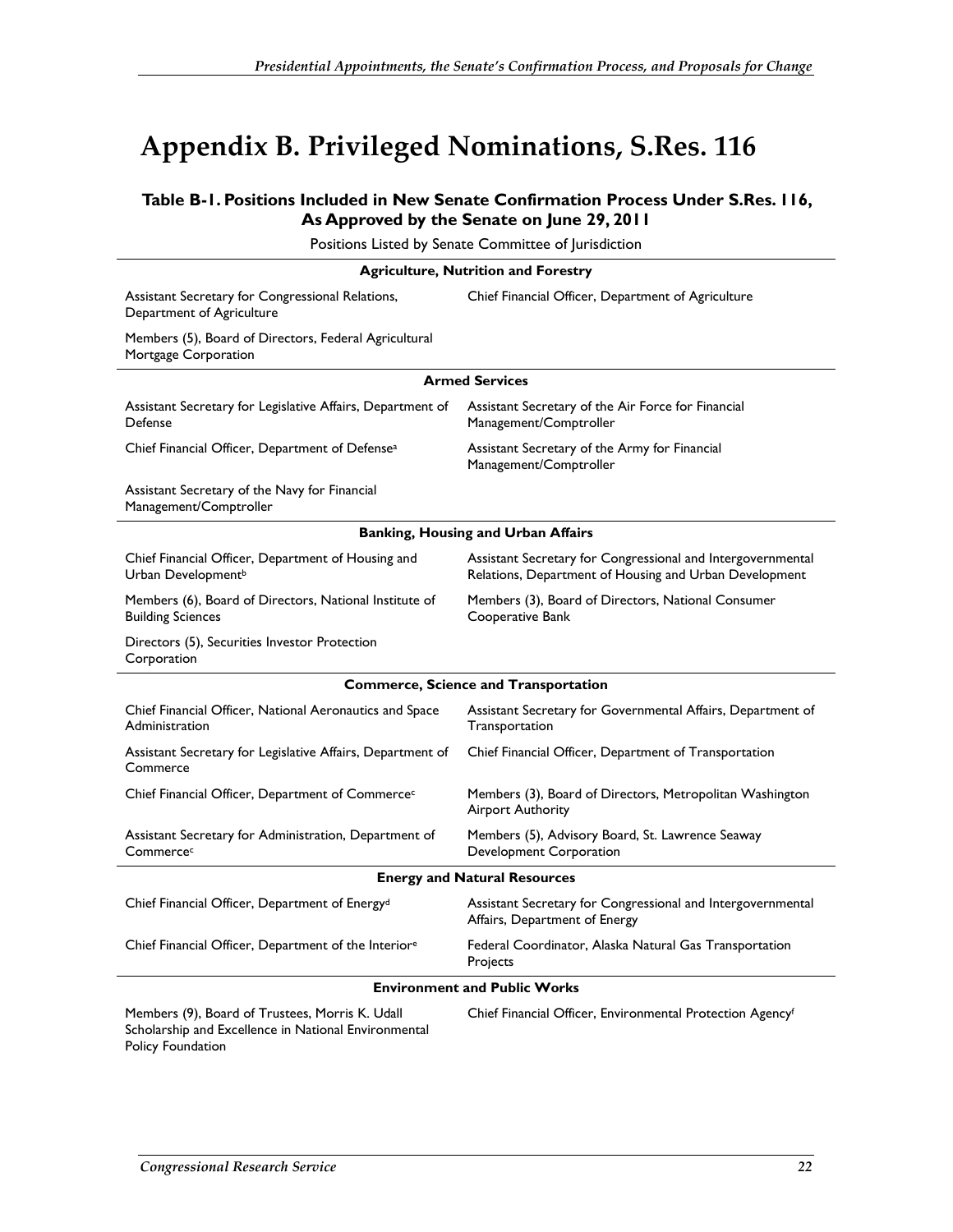| <b>Finance</b>                                                                                |                                                                                                          |  |
|-----------------------------------------------------------------------------------------------|----------------------------------------------------------------------------------------------------------|--|
| Deputy Under Secretary/Assistant Secretary for<br>Legislative Affairs, Department of Treasury | Chief Financial Officer, Department of Treasury                                                          |  |
| Member (7), Board, Internal Revenue Service Oversight                                         | Members (2), Board of Trustees, Federal Hospital Insurance<br><b>Trust Fund</b>                          |  |
| Member (2), Board of Trustees, Federal Old Age and<br><b>Survivors Fund</b>                   | Members (2), Board of Trustees, Federal Supplemental Medical<br>Insurance Trust Fund                     |  |
| Members (3), Advisory Board, Social Security                                                  |                                                                                                          |  |
|                                                                                               | <b>Foreign Relations</b>                                                                                 |  |
| Assistant Secretary for Legislative Affairs, Department of<br>State                           | Members (8), Board of Directors, Overseas Private Investment<br>Corporation                              |  |
| Chief Financial Officer, Department of States                                                 | Assistant Administrator for Legislative and Public Affairs, U.S.<br>Agency for International Development |  |
| Chairman, Advisory Board for Cuba Broadcasting                                                | Members (8), Advisory Board for Cuba Broadcasting                                                        |  |
| Members (7), Board of Directors, African Development<br>Foundation                            | Commissioners (7), U.S. Advisory Commission on Public<br>Diplomacy                                       |  |
| Members (9), Board of Directors, Inter-American<br>Foundation                                 | Members (4), Board of Directors, Millennium Challenge<br>Corporation                                     |  |
| Members (15), National Peace Corps Advisory Council                                           |                                                                                                          |  |
|                                                                                               | Health, Education, Labor and Pensions                                                                    |  |
| Chief Financial Officer, Department of Educationh                                             | Chief Financial Officer, Department of Labori                                                            |  |
| Assistant Secretary for Legislation and Congressional<br>Affairs, Department of Education     | Assistant Secretary for Congressional and Intergovernmental<br>Affairs, Department of Labor              |  |
| Commissioner, Rehabilitation Services Administration,<br>Department of Education              | Assistant Secretary for Legislation, Department of Health and<br>Human Services                          |  |
| Chief Financial Officer, Department of Health and<br>Human Servicesi                          | Commissioner, Administration for Children, Youth, Families,<br>Department of Health and Human Services   |  |
| Members (15), Corporation for National and<br><b>Community Service</b>                        | Members (26), National Council on the Humanities                                                         |  |
| Chairman, Board of Directors, U.S. Institute of Peace                                         | Vice Chairman, Board of Directors, U.S. Institute of Peace                                               |  |
| Members (10), Board of Directors, U.S. Institute of<br>Peace                                  | Members (8), Board of Trustees, Goldwater Scholarship                                                    |  |
| Members (8), Board of Trustees, Truman Scholarship                                            | Members (6), Board of Trustees, Madison Fellowship                                                       |  |
| Members (11), Board of Directors, Legal Services<br>Corporation                               | Members (18), National Council on the Arts                                                               |  |
| <b>Homeland Security and Governmental Affairs</b>                                             |                                                                                                          |  |
| Chief Financial Officer, Department of Homeland<br>Security                                   | Controller, Office of Federal Financial Management, Office of<br>Management and Budget                   |  |
| Members (5) Boards Federal Retirement Thrift                                                  |                                                                                                          |  |

Members (5), Boards, Federal Retirement Thrift Investment

#### **Indian Affairs**

Commissioner, Administration for Native Americans, Department of Health and Human Services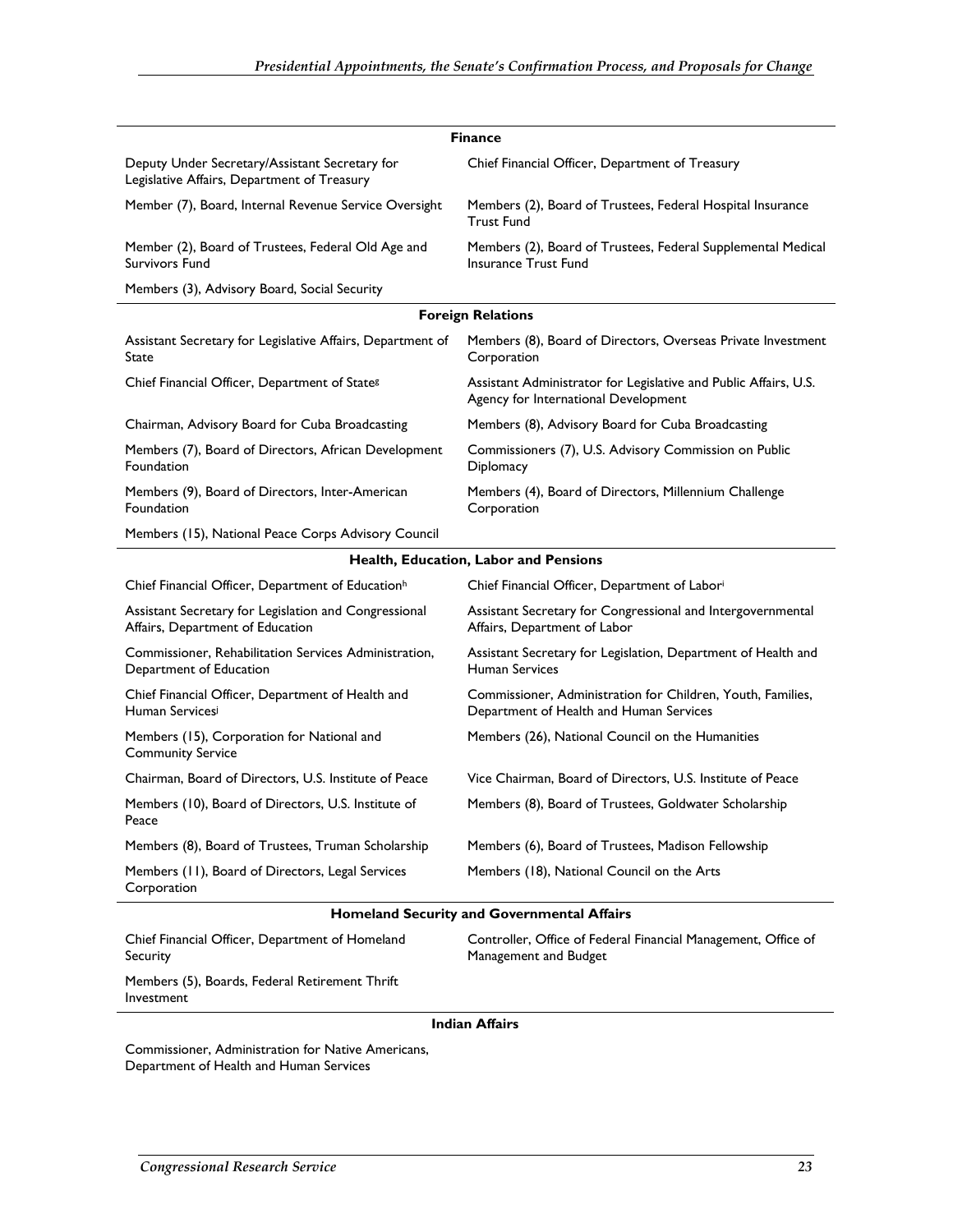| <b>Judiciary</b>                                                                                 |                                                           |  |
|--------------------------------------------------------------------------------------------------|-----------------------------------------------------------|--|
| Assistant Attorney General for Legislative Affairs,<br>Department of Justice                     | Members (11), Board of Directors, State Justice Institute |  |
| Members (2), Foreign Claims Settlement Commission                                                |                                                           |  |
| <b>Veterans' Affairs</b>                                                                         |                                                           |  |
| Assistant Secretary for Congressional and Legislative<br>Affairs, Department of Veterans Affairs | Chief Financial Officer, Department of Veterans Affairsk  |  |

**Source:** Congressional Research Service, using the list provided in the *Congressional Record* by the bill's sponsors upon its introduction.

**Notes:** The adoption of S.Res. 116 created expedited confirmation procedures for agency CFOs. Under current law, the President may nominate an individual to serve as CFO with the advice and consent of the Senate, or he may choose someone in the agency who has already received advice and consent for another position to serve as CFO (31 U.S.C. §901(a)(1)). Some agencies have a stand-alone CFO, while others combine the CFO position with another position, such as an Assistant Secretary. In the cases of Assistant Secretary positions that are typically combined with the CFO position, some of those Assistant Secretary positions will still be subject to regular Senate confirmation procedures, while others will not. CRS attempted to present the CFO positions as they are typically used within each agency. If a single CFO position is listed, it is usually either a stand-alone position or it is usually held by an Assistant Secretary that would not have its confirmation procedure altered. If an Assistant Secretary position and a CFO position are listed together in the table, both positions would be subjected to the new confirmation procedure. Footnotes throughout the table provide specific details for these positions.

- a. The CFO position at the Department of Defense is currently held by the Under Secretary of Defense (Comptroller). It is unclear how the Senate confirmation process would work for CFO nominees who are also nominated to a regular advice and consent position.
- b. The CFO position at the Department of Housing and Urban Development currently appears to be a standalone position.
- c. The positions of CFO and Assistant Secretary for Administration at the Department of Commerce are typically held by the same individual. Both positions are included in S.Res. 116.
- d. In the Department of Energy, the CFO position currently appears to be a stand-alone position.
- e. The Department of the Interior's CFO functions appear to be carried out by the Assistant Secretary for Management and Budget. It is unclear how the Senate confirmation process would work for CFO nominees who are also nominated to a regular advice and consent position.
- f. The CFO position at the Environmental Protection Agency currently appears to be a stand-alone position.
- g. It appears that in recent years, the same individual has been separately and simultaneously nominated for the positions of CFO and the Assistant Secretary for Resource Management at the Department of State. It is unclear how the Senate confirmation process would work for CFO nominees who are also nominated to a regular advice and consent position.
- h. The CFO in the Department of Education currently appears to be treated as a stand-alone position.
- i. The CFO in the Department of Labor currently appears to be treated as a stand-alone position.
- j. According to the Department of Health and Human Services' website, the CFO functions at HHS are carried out by the Assistant Secretary for Resources and Technology, which is sometimes referred to in the department as the Assistant Secretary for Financial Resources. It is unclear how the Senate confirmation process would work for CFO nominees who are also nominated to a regular advice and consent position.
- k. The most recently confirmed individual to this position also served as Assistant Secretary for Management, a position that had its advice and consent requirement eliminated by P.L. 112-166.